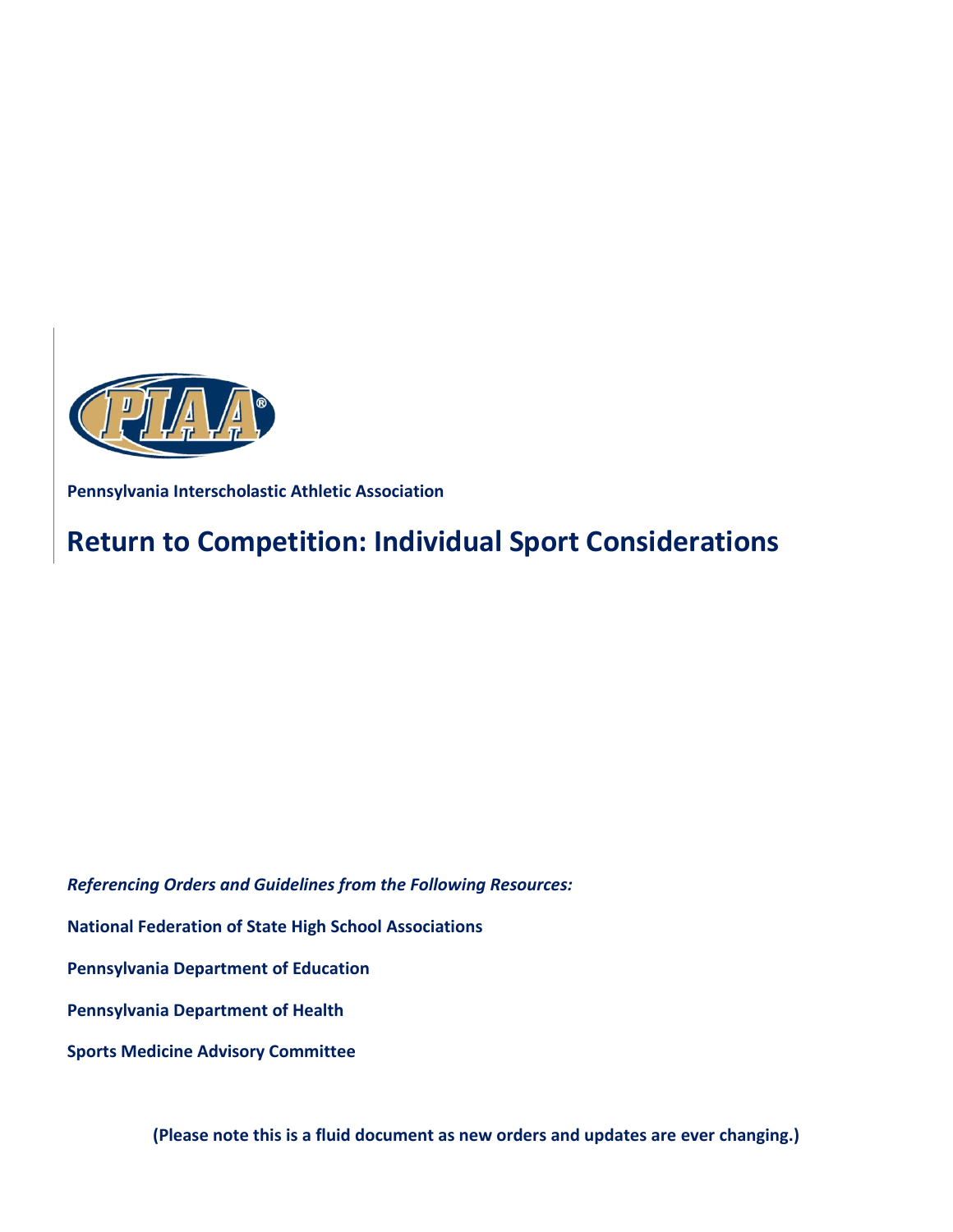



## **TABLE OF CONTENTS**

| <b>General Considerations for Spring Sports:</b> |  |
|--------------------------------------------------|--|
|                                                  |  |
|                                                  |  |
|                                                  |  |
|                                                  |  |
|                                                  |  |
|                                                  |  |
|                                                  |  |
|                                                  |  |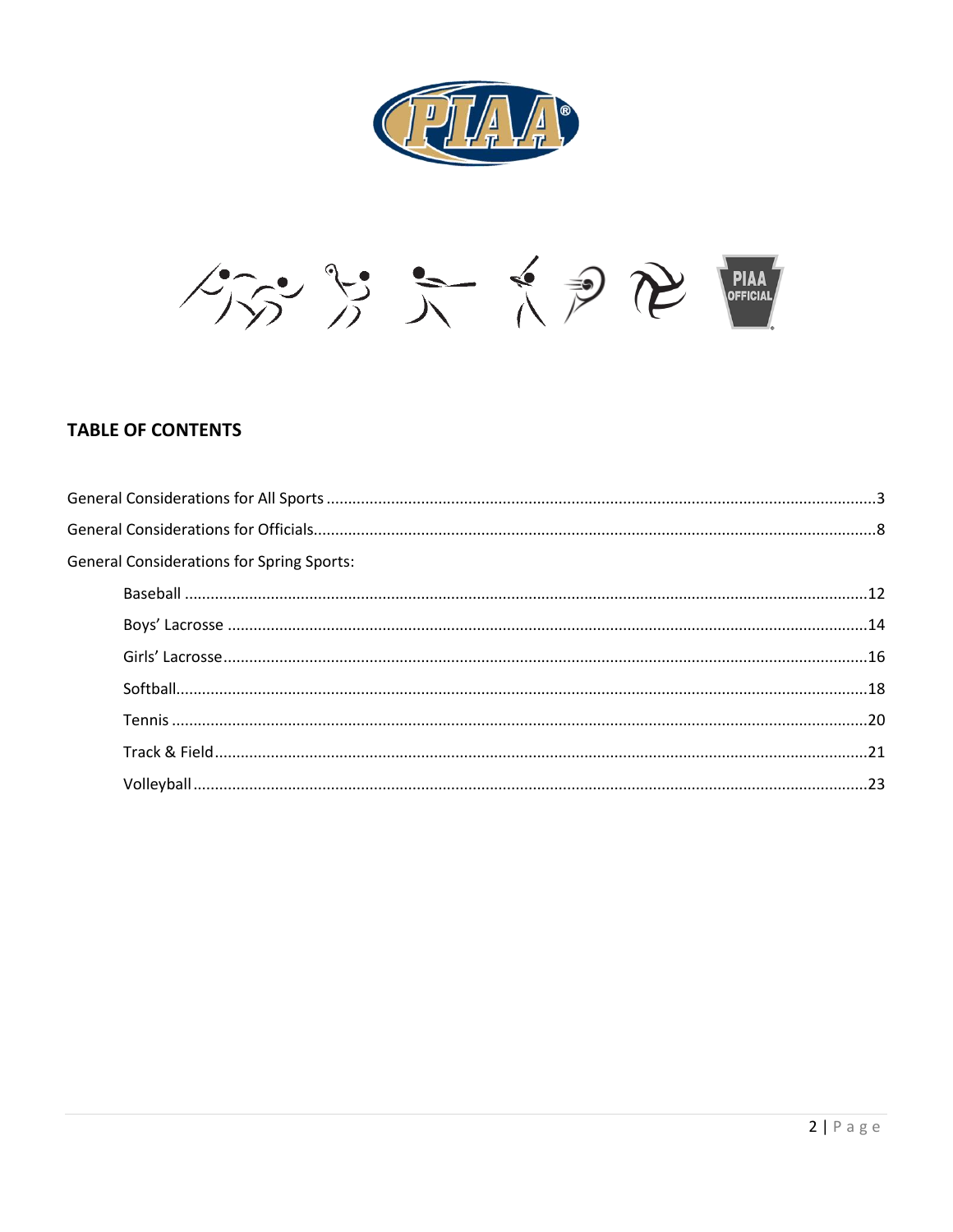# **Return to Competition: General Considerations for All Sports**



Pennsylvania Interscholastic Athletic Association (PIAA) National Federation of State High School Associations (NFHS) Sports Medicine Advisory Committee (SMAC)

**The Pennsylvania Interscholastic Athletic Association (PIAA), drawing on the expertise of the National Federation of State High School Associations (NFHS), Pennsylvania Department of Education (PDE), Pennsylvania Department of Health (DOH) and PIAA Sports Medicine Advisory Committee (SMAC), offers this document as guidance on how PIAA member schools may consider approaching the "Return to Competition" for high school athletics in Pennsylvania. While we all remained concerned about the dangers of COVID-19, PIAA believes it is essential to the physical and mental well-being of high school students across the Commonwealth that efforts be made to return to physical activity and athletic competition where that can occur in a reasonably safe environment.** 

**With that goal in mind, PIAA offers these considerations for the 2020-2021 school year on "Return to Competition". The considerations outlined in this document are meant to decrease potential exposure of COVID-19 to a degree that competition can occur. As we continue to gain more information about the virus and receive continued feedback from the Governor's Office, Department of Health, and Department of Education, these documents may be adjusted or even suspended to adapt to an everchanging environment.** 

**PIAA is committed to maximizing the athletic opportunities for student-athletes across the entire Commonwealth and will remain flexible in considering that certain sports may be impacted differently and post-season play may need to be modified.** 

**Based on currently known information, the PIAA Sports Medicine Advisory Committee believes that STRICT ADHERENCE by schools and teams to their school-adopted plans and the Governor's School Sports Guidance should provide a reasonably safe environment for student-athletes to participate in interscholastic athletics as currently scheduled. Participation in High School sports is voluntary for both the individuals and the schools.**

# **Protect Yourself, Protect Others, Protect the Season**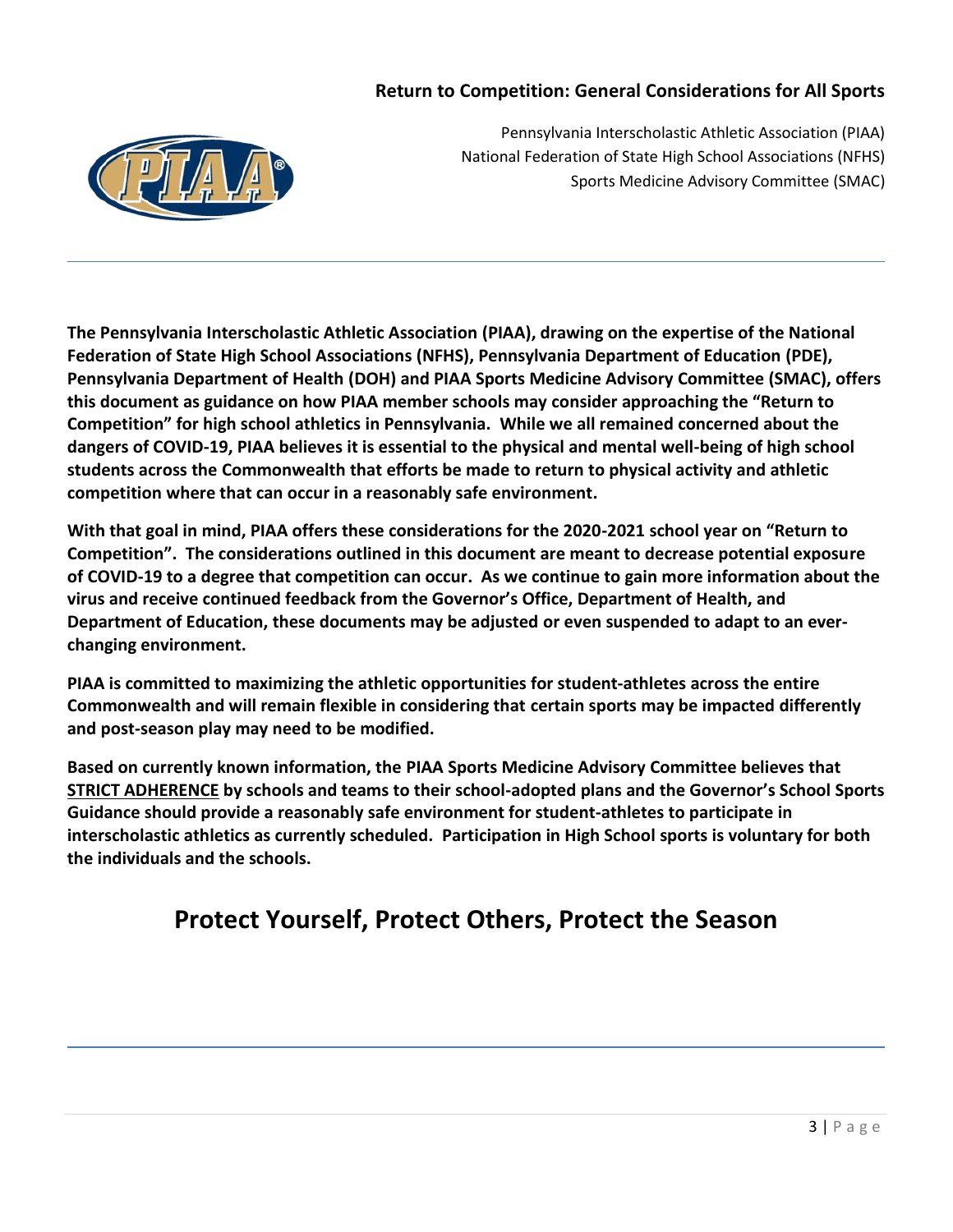# **[NFHS Update on Risks of COVID-19 during High School Sports](https://www.nfhs.org/media/4295118/nfhs-smac-statement-on-risk-of-covid-19-during-high-school-sports-january-27-2021-final.pdf) – January 27, 2021**

#### **GENERAL CONSIDERATIONS (APPLY TO ALL SPORTS):**

- o Individuals (student-athletes, coaches, officials, and other athletic personnel) should complete a personal health assessment daily.
	- If your temperature is 100.4 or higher, individual is showing symptoms or is sick, stay home.
	- Cover your mouth and nose with a tissue when coughing or sneezing.
	- Adhere to school adopted plans if you begin to show symptoms.
- $\circ$  Regularly and thoroughly wash your hands with soap and water for at least 20 seconds or use an alcohol-based hand sanitizer that contains at least 60% alcohol.
	- Make sure to emphasize to all participants the importance of washing hands or using hand sanitizer before, during, and after competitions.
- $\circ$  Schools are recommended to ensure that your facilities have been properly sanitized and have hand sanitizer and disposable masks readily available for practices and contests.
- o Clean and disinfect frequently touched surfaces and equipment including balls. (Please use recommendations by the ball manufacturer)
- $\circ$  Social distancing of at least 6 feet should be maintained at all times, where feasible. Encourage teams to limit hugging, high fives, shaking hands, or fist bumps for support/encouragement.
	- Social distancing should be maintained during the National Anthem and on sidelines.
	- Outdoor sports may need to extend bench areas to permit social distancing. Indoor sports may need to use bleachers or multiple levels of seating to ensure social distancing.
- o Individuals are required to wear face coverings in accordance with the [Secretary of](https://www.health.pa.gov/topics/Documents/Diseases%20and%20Conditions/Updated%20Order%20of%20the%20Secretary%20Requiring%20Universal%20Face%20Coverings.pdf) Health's Order effective November 18<sup>th</sup>, 2020. ([FAQ's on Order](https://www.health.pa.gov/topics/disease/coronavirus/Pages/Guidance/Universal-Masking-FAQ.aspx#:~:text=The%20Order%20requires%20individuals%20to%20wear%20a%20face%20covering%20when,to%20maintain%20sustained%20physical%20distance.))
	- Schools are encouraged to evaluate the order and consult with your school solicitor and physician to determine if individuals meet the exception under Section 3 of the order.
	- According to Section 3, the athlete would be asked to work through alternatives that would reduce or eliminate the respiratory droplets that would impact others in proximity. If the sport, equipment, or exertion level does not allow for face covering to be worn safely then the athlete should not wear a face covering.
	- There are no color restrictions on face coverings (except if listed specifically in individual sport considerations); however, face coverings must adhere to the Restriction on Advertisements or Sponsors Names on Uniforms policy, as adopted by the PIAA Board of Directors.
- o **Have a hydration plan and ability to provide water to student-athletes and coaches in a safe manner. Coordinate with visiting Teams to ensure that they have safe access to water for their participants.**
- $\circ$  If a positive COVID-19 case is determined, follow their school safety plans, Department of Health, CDC, and local health guidelines in determining the plan of action.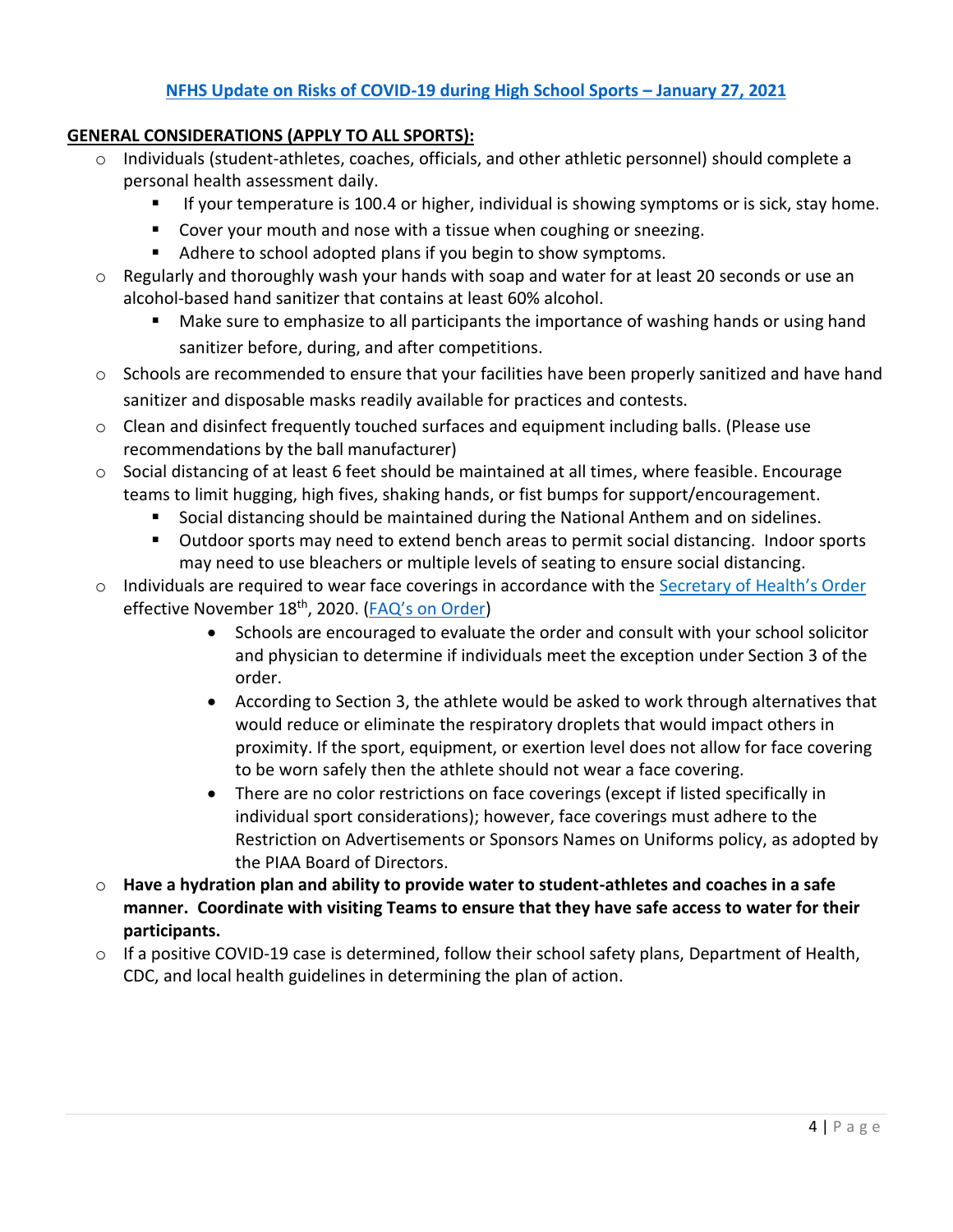# **CONSIDERATIONS FOR STUDENT-ATHLETES**:

- $\circ$  Teams should consider making each student responsible for their own supplies.
- $\circ$  Students should wear their own appropriate workout clothing and not share clothing. Individual clothing/towels should be washed and cleaned after every workout.
- o Hand sanitizer should be plentiful at all contests and practices.
- o Athletes should tell coaches immediately when they are not feeling well.
- $\circ$  Student-Athletes should keep their mouth guards in their mouth throughout the competition. If the mouth guard is taken out proper disinfection of the mouth guard should be performed prior to reinsertion. Hands should also be washed or disinfected before doing so.
- $\circ$  Student-athletes are encouraged to develop healthy habits including, but not limited to, a balanced diet, adequate sleep, and proper hydration.
	- Healthy eating and attention to hydration is especially important for student-athletes to enhance training capacity and reduce the risk of illness and injury.
- o Bring and use your own water bottle.
	- High school athletes are at increased risk for dehydration. It is important that you drink enough fluid before, during and after practice and competition.
	- Student-athletes should follow established guidelines for hydration.
	- Please see National Athletic Trainer Association (NATA) Resource:
		- [Healthy Hydration For Young Athletes](https://www.nata.org/sites/default/files/healthy-hydration-for-young-athletes.pdf)
- o Student-athletes are encouraged to shower as quickly as possible after practice and games.

#### **CONSIDERATIONS FOR COACHES**:

- o Communicate your guidelines in a clear manner to students and parents.
- o Consider conducting workouts in "pods" of same students always training and rotating together in practice to ensure more limited exposure if someone develops an infection.
- $\circ$  Keep accurate records of those athletes and staff who attend each practice in case contact tracing is needed.
- $\circ$  Coaches should limit game day squad sizes for social distancing purposes.
- $\circ$  Coaches are reminded to wear proper coaching attire per weather conditions.
- o Coaches should bring their own water bottle(s) and follow established guidelines for hydration.

## **CONSIDERATIONS FOR PARENTS/GUARDIANS**:

(A family's role in maintaining safety guidelines for themselves and others):

- $\circ$  Parents/Guardians should monitor their children of any symptoms prior to any sporting activities. Children who are sick or showing symptoms must stay home. (If there is doubt stay home).
- o Parents/Guardians and coaches should assess levels of risk based on individual athletes on the team who may be at a higher risk for severe illness.
- o Provide personal items for your child and clearly label them.
- o Disinfect your student's personal equipment after each game or practice.
- $\circ$  Be prepared with face coverings for members of your family if permitted to attend events.
- o Inform coaches if your student-athlete has been exposed to someone who is known to have COVID-19.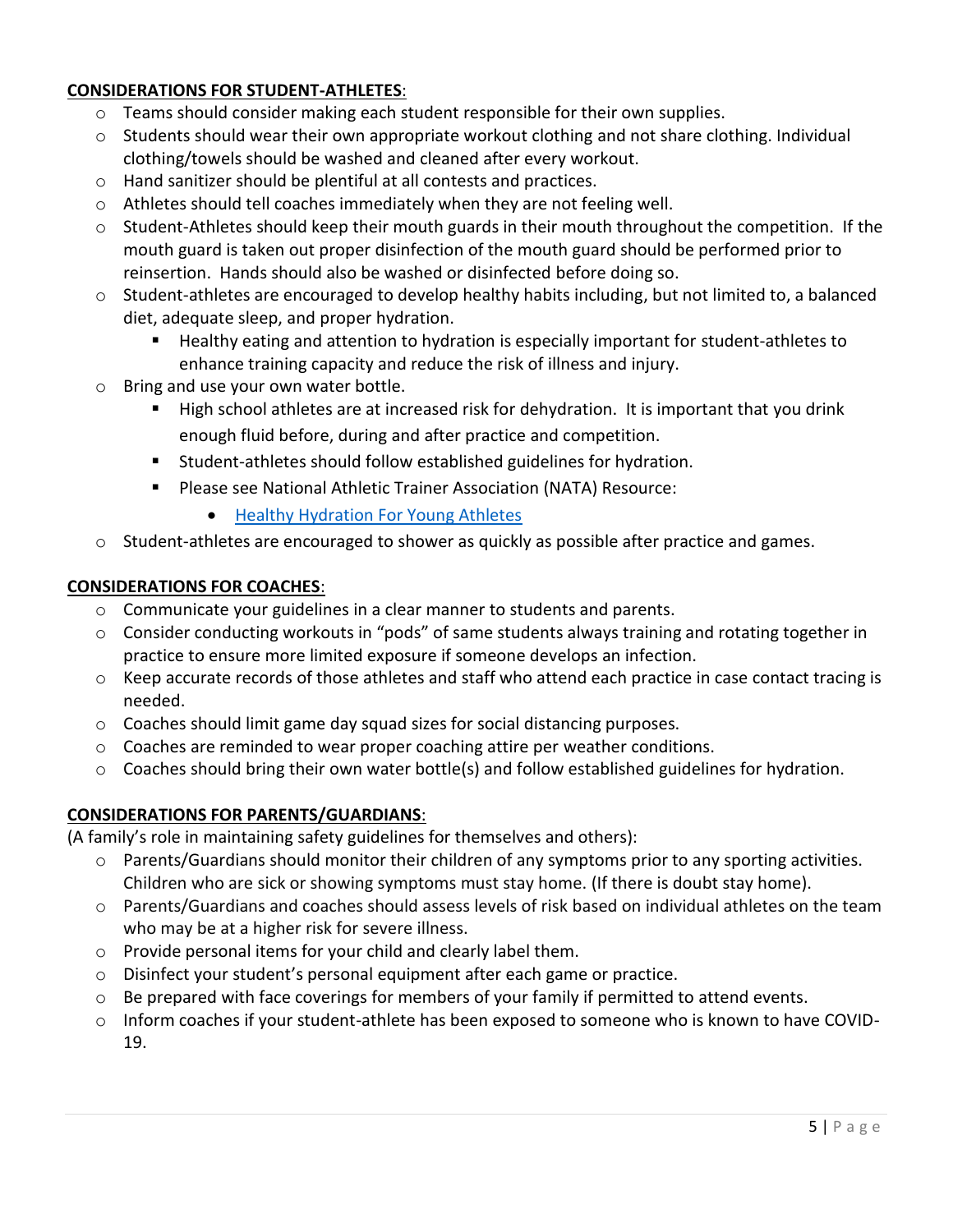# **CONSIDERATIONS WHEN TRAVELING TO A COMPETITION:**

- $\circ$  Make sure to communicate with the host school prior to the competition to discuss plans.
- o Follow all policies and guidelines the host school has communicated.
- $\circ$  Make sure your team is bringing its own medical supplies and emergency action plans.
- o Have a plan in place if someone begins to show symptoms.

#### **CONSIDERATIONS WHEN HOSTING A COMPETITION:**

- o Make sure to have an administrative contact (cell number and email address) for all events.
- o Communicate ahead of time with the incoming schools and officials about procedures, policies, and guidelines.
	- Examples to be covered include but not limited to, the following:
		- Parking;
		- Where to enter facility;
		- What equipment should the visiting team bring;
		- Water availability;
		- Bench area seating (how many players can be accommodated to maintain social distancing);
		- Locker room availability and resources;
		- Emergency action plans;
		- How will game day paperwork be handled (electronic exchange of information is preferred);
		- Masking exemptions.
- $\circ$  Make sure facilities have been properly sanitized before the visiting team has arrived.
	- Have hand sanitizer and disposable masks readily available.
- $\circ$  Clean and disinfect frequently touched surfaces and equipment including balls.
- o Have a plan in place if someone begins to show symptoms.
- $\circ$  If your school will require anyone to execute a liability waiver before entering the premises, that requirement and document should be provided to all persons in advance so that if may be reviewed.

#### **GATHERING LIMITATIONS:**

- o All sports-related gatherings must conform to the most recent guidelines on safe gathering limits [released by the Department of Health](https://www.pa.gov/guides/responding-to-covid-19/#COVIDMitigationinPennsylvania) on March  $1<sup>st</sup>$ , 2021. Under the new amendment, venues hosting events or gatherings must determine their established occupancy limit as defined by the National Fire Protection Association (NFPA) Life Safety Code and then apply the attendee calculator to determine how many attendees are permitted to attend the event or gathering.
- o Please also review the [All Sports Guidance](https://www.governor.pa.gov/covid-19/sports-guidance/) document which was released by the Governor's Office on June 10<sup>th</sup> and updated on November 19<sup>th</sup>.

#### **CONSIDERATIONS FOR SPECTATORS:**

- o Spectators are permitted.
- o Individuals are required to wear face coverings in accordance with the Secretar[y of Health's Order](https://www.health.pa.gov/topics/Documents/Diseases%20and%20Conditions/Updated%20Order%20of%20the%20Secretary%20Requiring%20Universal%20Face%20Coverings.pdf) effective November 18<sup>th</sup>, 2020. (FAQ's o[n Order\)](https://www.health.pa.gov/topics/disease/coronavirus/Pages/Guidance/Universal-Masking-FAQ.aspx#:~:text=The%20Order%20requires%20individuals%20to%20wear%20a%20face%20covering%20when,to%20maintain%20sustained%20physical%20distance.)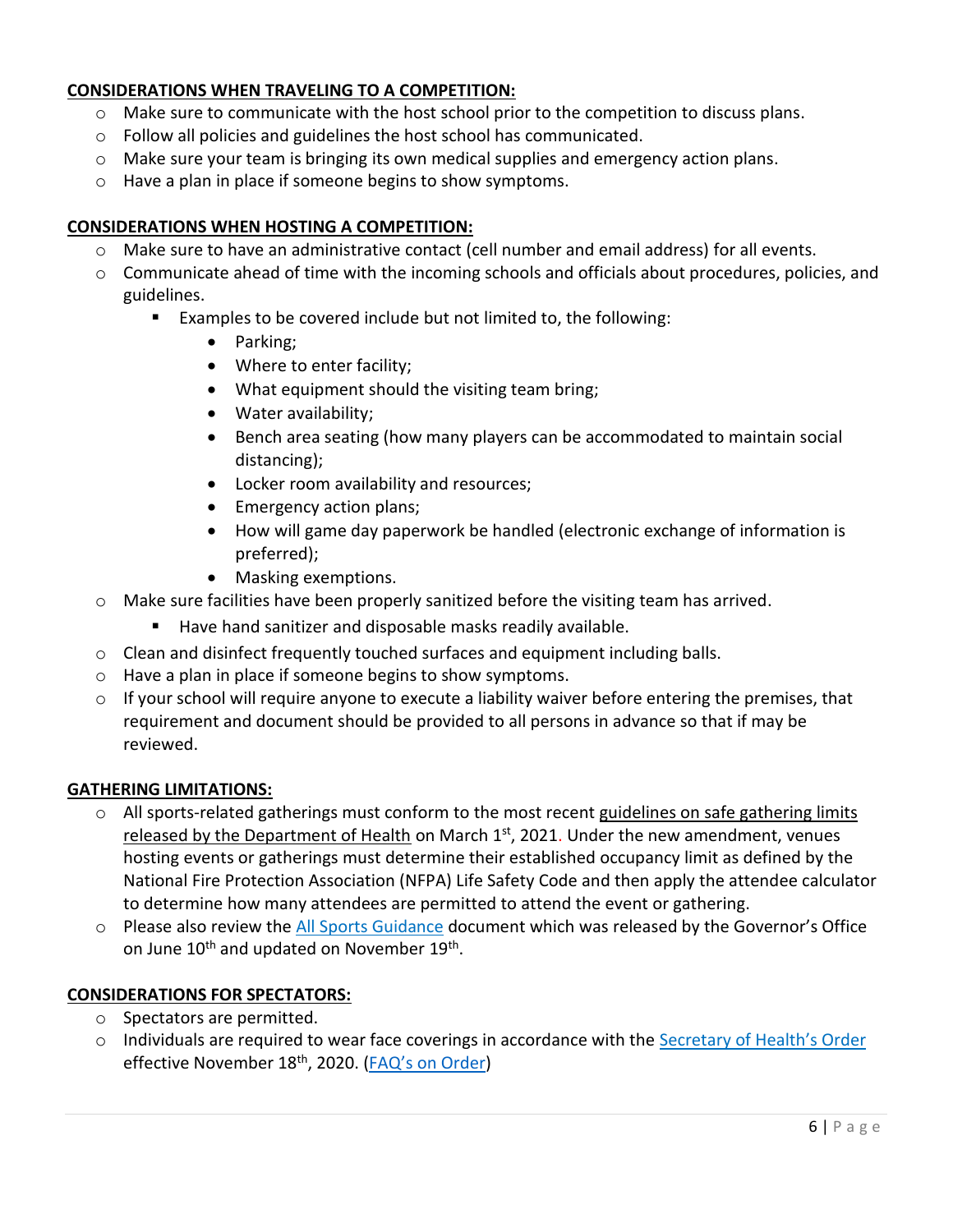- $\circ$  All sports-related gatherings must conform to the most recent guidelines on safe gathering limits [released by the Department of Health](https://www.pa.gov/guides/responding-to-covid-19/#COVIDMitigationinPennsylvania) on March 1<sup>st</sup>, 2021. Under the new amendment, venues hosting events or gatherings must determine their established occupancy limit as defined by the National Fire Protection Association (NFPA) Life Safety Code and then apply the attendee calculator to determine how many attendees are permitted to attend the event or gathering. Please also review the [All Sports Guidance](https://www.governor.pa.gov/covid-19/sports-guidance/) from the Governor's Office.
	- Seating areas, including bleachers, must adhere to social distancing requirements of at least 6 feet of spacing for anyone not in the same household. To assist with proper social distancing, areas should be clearly marked.
	- Everyone age 2 or older must wear face coverings at all times, unless they are outdoors and can consistently maintain social distancing of at least 6 feet or fall under an exception listed in Section 3 of the Secretary of Health's Order on Universal Face Coverings.
	- Caregivers or spectators should not enter the field of play or bench areas.
	- Non-essential visitors, spectators, and volunteers should be limited when possible, including activities with external groups or organizations. Parents should refrain from attending practices or volunteering to assist with coaching.
	- Caregivers and coaches should assess levels of risk based on individual athletes on the team who may be at a higher risk for severe illness.
	- Caregivers should monitor their children for symptoms prior to any sporting event. Children and athletes who are sick or showing symptoms must stay home.

## **CONSIDERATIONS FOR MEDIA:**

- o Individuals are required to wear face coverings in accordance with the [Secretary of Health's Order](https://www.health.pa.gov/topics/Documents/Diseases%20and%20Conditions/Updated%20Order%20of%20the%20Secretary%20Requiring%20Universal%20Face%20Coverings.pdf) effective November 18<sup>th</sup>, 2020. (FAQ's o[n Order\)](https://www.health.pa.gov/topics/disease/coronavirus/Pages/Guidance/Universal-Masking-FAQ.aspx#:~:text=The%20Order%20requires%20individuals%20to%20wear%20a%20face%20covering%20when,to%20maintain%20sustained%20physical%20distance.)
- o Media are permitted but are counted toward gathering limitations.
- $\circ$  The media must contact the school prior to attending to make appropriate arrangement for attendance.
- o Media members should complete a personal health assessment daily.
	- If temperature is 100.4 or higher, individual is showing symptoms or is sick, stay home.
- o Media availability may be limited especially if there are limits on capacity.
- o Media should be restricted to areas outside of the team areas.
- o Interview request may be limited and should be accommodated only if social distancing protocols can be followed.
- $\circ$  Locker room access and access to student-athletes should be monitored or limited on a case by case basis and, if it occurs, media must wear face coverings while in a building and maintain social distancing in all locations.
- o Press box availability may be limited.

## **CONSIDERATIONS FOR GAME DAY WORKERS:**

o Individuals are required to wear face coverings in accordance with the [Secretary of Health's Order](https://www.health.pa.gov/topics/Documents/Diseases%20and%20Conditions/Updated%20Order%20of%20the%20Secretary%20Requiring%20Universal%20Face%20Coverings.pdf) effective November 18<sup>th</sup>, 2020. ([FAQ's on Order](https://www.health.pa.gov/topics/disease/coronavirus/Pages/Guidance/Universal-Masking-FAQ.aspx#:~:text=The%20Order%20requires%20individuals%20to%20wear%20a%20face%20covering%20when,to%20maintain%20sustained%20physical%20distance.))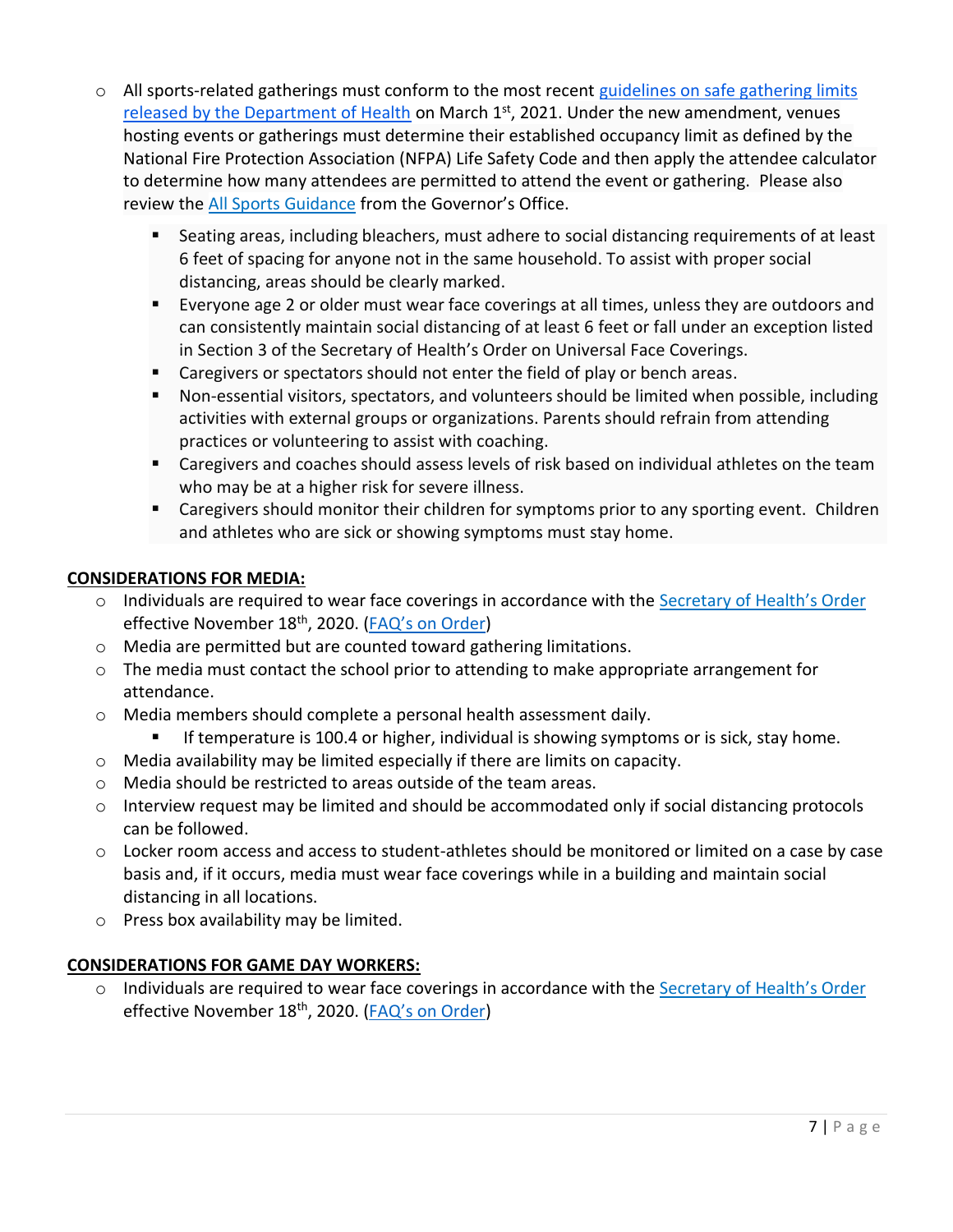# **Return to Competition: General Considerations for Officials**



Pennsylvania Interscholastic Athletic Association (PIAA) National Federation of State High School Associations (NFHS) Sports Medicine Advisory Committee (SMAC)

# **OFFICIALS STAFF LIAISON:** Pat Gebhart

*These considerations are meant to cover officials in all sports while keeping in mind that protocols may be different in each sport and adjustments may need to be made.*

Individuals are required to wear face coverings in accordance with the [Secretary of Health's Order](https://www.health.pa.gov/topics/Documents/Diseases%20and%20Conditions/Updated%20Order%20of%20the%20Secretary%20Requiring%20Universal%20Face%20Coverings.pdf) effective November 18th, 2020. ([FAQ's on Order](https://www.health.pa.gov/topics/disease/coronavirus/Pages/Guidance/Universal-Masking-FAQ.aspx#:~:text=The%20Order%20requires%20individuals%20to%20wear%20a%20face%20covering%20when,to%20maintain%20sustained%20physical%20distance.))

# *Below is language directly copied from the FAQ's on the masking order from the PA Department of Health, as it does not mention officials, officials will follow the same guidelines as athletes.*

Outdoors: Coaches, athletes (including cheerleaders), and spectators must wear face coverings if they cannot maintain sustained physical distance from persons outside of their household. This includes while actively engaged in workouts, competition, and on the sidelines, in the dugout, etc. If sustained six-foot distancing can be maintained, face coverings may be removed when outdoors.

Indoors: Coaches, athletes (including cheerleaders), and spectators must wear face coverings, when indoors and where another person or persons who are not members of the individual's household are present in the same space, irrespective of physical distance. This includes while actively engaged in workouts, competition, and on the sidelines, etc.

## **OFFICIALS' GUIDELINES WHEN RETURNING TO OFFICIATE:**

**Officials are not responsible for monitoring activities on the sidelines, such as social distancing, hand washing, symptoms of illnesses and other such issues. This monitoring obligation remains with the coaching staff and school personnel.**

#### **CONTACT THE HOST SCHOOL:**

- $\circ$  Contact should be made with school athletic administration leading up to the contest about (1) school expectations, (2) to determine where you should enter the host school's property and (3) to obtain other information that you or the school may want to communicate to each other prior to your arrival.
	- **•** Officiating crews should designate one crew member to contact the host school and provide information to other members of the crew.
- $\circ$  Request separate and secured parking areas away from other participants.
- o Request hand sanitizer be available at scorer's table, if applicable, and use it between periods and during time outs. (Officials are encouraged to bring their own in the event none is available.)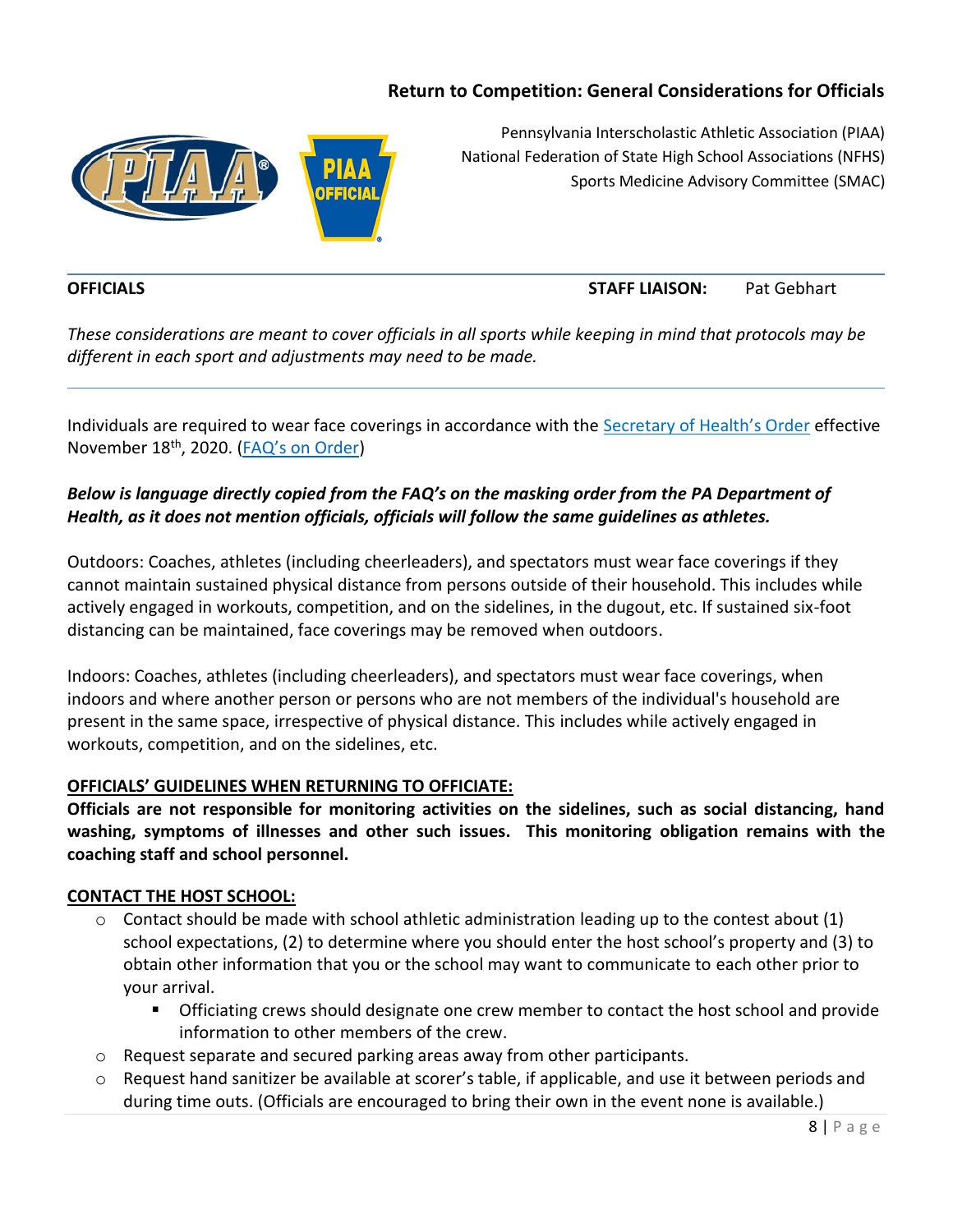- $\circ$  Conversations should occur with the host school administration regarding the size of changing areas or locker rooms to ensure social distancing can occur.
- o When possible, officials should come to contests fully dressed in uniform.

#### **GENERAL OFFICIAL GUIDELINES:**

- $\circ$  Be prepared to have your temperature taken and a health screening conducted upon arrival at school campus.
- $\circ$  You may also be asked to sign a liability waiver by the school. While not a PIAA requirement, it may be a host site requirement. You should inquire the host school before arriving whether that requirement exists and, if so, request an opportunity to review the document in advance. If you are unwilling to sign it, you should decline the engagement. You should not wait until arriving on site to ask to see the waiver or to inform the school that you will not sign it.
- o Upon conclusion of the contest, leave the contest area and do not interact with others.
- $\circ$  Officials must pay special attention to playing rules that require distances between players during play.
- o Reminders should be issued for situations that involve hygiene (spitting, etc.).
- o Maintain distance from players if an altercation occurs and minimize the times you are within 6 feet of others.
- $\circ$  Be aware of the location of medical personnel while you are on school property.
- o Limit the exchanging of documents between yourself and others.
- o Once the contest begins, avoid conversations within 6 feet with coaches.
- o Wash your hands frequently. When in doubt about wearing a mask put it on.
- o Officials' Uniforms and Equipment.
	- Electronic whistles are permissible.
		- Choose a whistle whose tone will carry outside.
		- Be aware of the increased risk of inadvertent whistles.
	- Gloves and long undergarments are permitted by officials.
	- Bring your own towels and hygiene materials. Do not share them with others.
- o Individuals are required to wear face coverings in accordance with the [Secretary of Health's Order](https://www.health.pa.gov/topics/Documents/Diseases%20and%20Conditions/Updated%20Order%20of%20the%20Secretary%20Requiring%20Universal%20Face%20Coverings.pdf) effective November 18<sup>th</sup>, 2020. (FAQ's o[n Order\)](https://www.health.pa.gov/topics/disease/coronavirus/Pages/Guidance/Universal-Masking-FAQ.aspx#:~:text=The%20Order%20requires%20individuals%20to%20wear%20a%20face%20covering%20when,to%20maintain%20sustained%20physical%20distance.)
	- According to Section 3, the athlete (official) would be asked to work through alternatives that would reduce or eliminate the respiratory droplets that would impact others in proximity. If the sport, equipment, or exertion level does not allow for face covering to be worn safely then the athlete should not wear a face covering.
	- There are no color restrictions on face coverings; however, face coverings must adhere to the Restriction on Advertisements or Sponsors Names on Uniforms policy, as adopted by the PIAA Board of Directors.

## **GAME DAY:**

- o Complete a personal health assessment on the day of your contest. **If you feel sick – STAY HOME.** Notify the contracted schools, your partner(s) and the assignor to let them know.
- o Notify site administrator immediately if your temperature is 100.4 or above.
- o "Vulnerable individuals" are defined by CDC as people 65 years and older and others with serious underlying health conditions. Officials fitting this description may wish to seek medical advice prior to returning to officiating.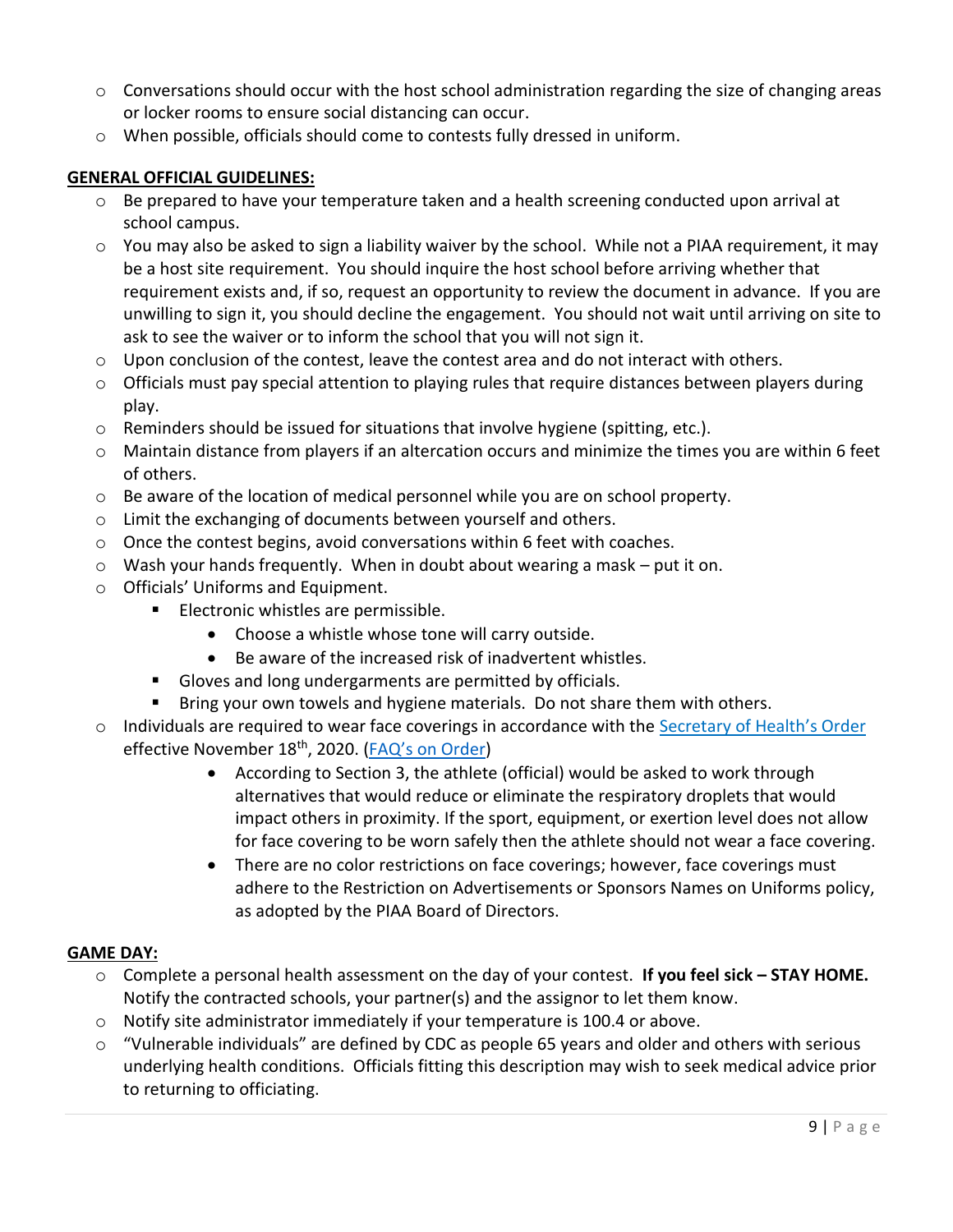- $\circ$  Communicate with school athletic administrator frequently during the days leading up to your contest about school expectations.
- $\circ$  Upon arrival at the host site and throughout the contest, wash and sanitize your hands frequently.
- $\circ$  When traveling to contests, considerations should be given to limiting carpooling or traveling with other individuals.
- o Do not share uniforms, towels, apparel, and equipment.
- o Always maintain social distancing of 6 feet, including while in the locker room and/or on the court/field.
- o Bring your own water bottle or rehydration beverages.
- $\circ$  Use a face covering when communicating verbally within 6 feet of others.
- $\circ$  In an effort to maintain social distancing, officiating positions may need to be changed in a manner that are not necessarily in conformance with standard officiating mechanics.
- $\circ$  If an official is sent home or unable to officiate for any reason, follow the PIAA policy on "Absence" or Withdrawal of Official at Contest", in the Policies and Procedures section of the PIAA Handbook.

## **PREGAME CONFERENCE:**

- $\circ$  Limit attendees to one official, the head coach from each team, and a single captain from each team, while maintaining social distance.
- $\circ$  Pre-contest official crew meetings should be held outside when possible and where social distancing is more easily accomplished.
- $\circ$  Coin Toss should involve only the Head Referee (wearing a face covering) and 1 captain and head coach from each team.
- $\circ$  Move the location of the pregame conference to the center of the court/field. All individuals should maintain a social distance of 6 feet.
- o No handshakes are permitted.
- o Maintain social distancing while performing all pregame responsibilities.
- o Encourage bench personnel to observe social distancing of 6 feet.
- $\circ$  Encourage social distancing of 6 feet between substitutes and teammate(s).

## **OFFICIALS' TABLE:**

 $\circ$  Limit the table to essential personnel, including the home team scorer and timer, with a recommended distance of 6 feet between individuals. Visiting team personnel (scorer, statisticians, etc.) are not deemed essential and may need to find an alternative location. Space availability at the table is a variable in determining the number of individuals permitted at the officials' table.

## **PREGAME AND POSTGAME CEREMONY:**

- o No shaking hands during introductions.
- $\circ$  Traditional pre-game introductions should be altered to ensure social distancing occurs.
- o No postgame shaking hands.

## **PERSONAL RESPONSIBILITIES:**

- o Training
	- Review current and past year rule and case books.
	- Attend online and in-person meetings to review the rules for the coming year.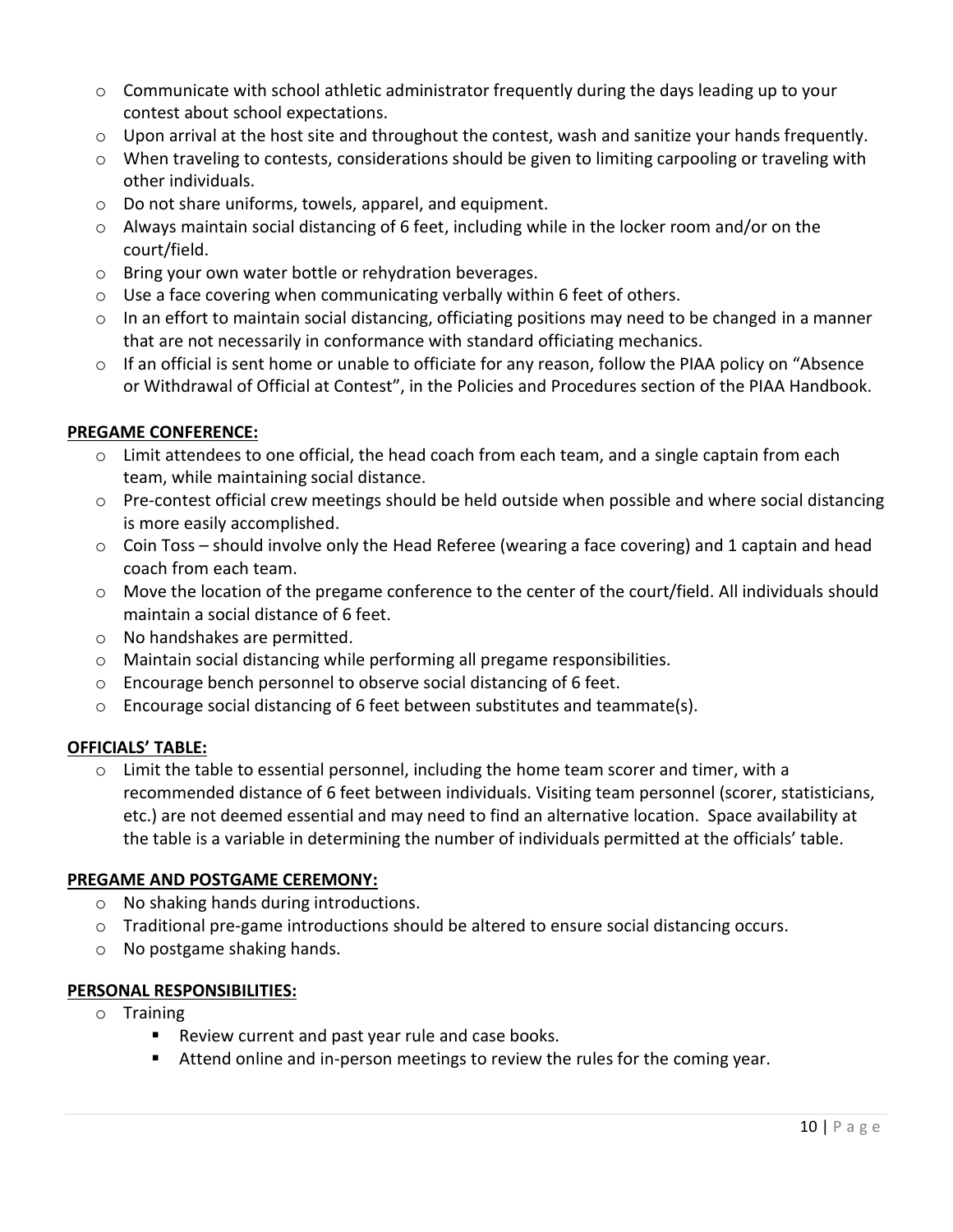- Start physical training using online video or complete skills alone. If you have been diagnosed with COVID-19, you should be cleared by your medical provider prior to initiating an exercise program.
- o Positive COVID-19 Test
	- You should notify the school(s) administration where you officiated and partners of those contests.

#### **UNIFORM OF CONTESTANTS:**

- o Gloves and long undergarments are permissible.
- o Undergarments are permissible but must be of a similar length for the individual and a solid like color.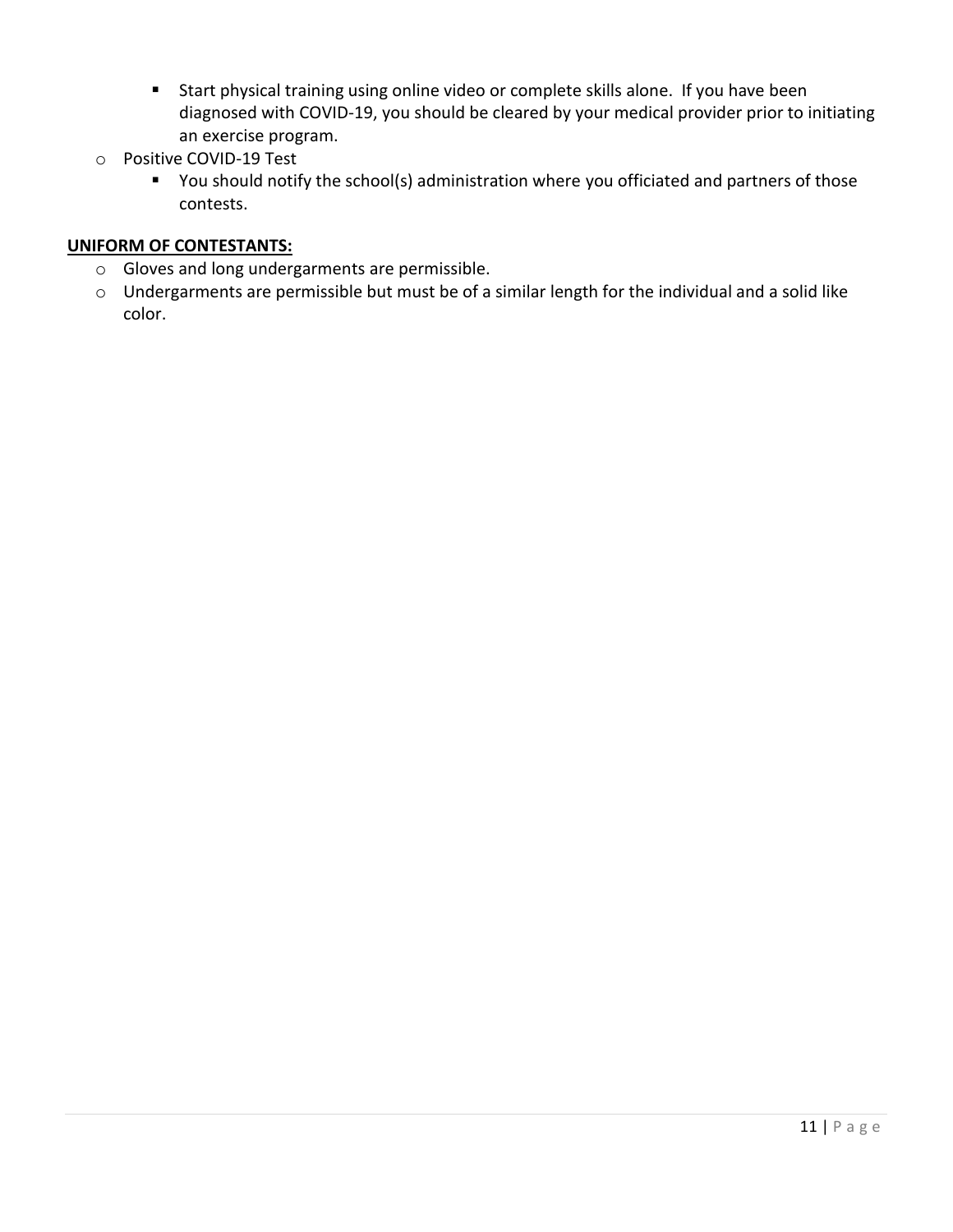# **Return to Competition: General Considerations for Baseball**



Pennsylvania Interscholastic Athletic Association (PIAA) National Federation of State High School Associations (NFHS) Sports Medicine Advisory Committee (SMAC)

| <b>SPORT:</b> | seball | <b>STAFF LIAISON:</b> | k Byers ? |
|---------------|--------|-----------------------|-----------|
|               |        |                       |           |

Individuals are required to wear face coverings in accordance with the [Secretary of Health's Order](https://www.health.pa.gov/topics/Documents/Diseases%20and%20Conditions/Updated%20Order%20of%20the%20Secretary%20Requiring%20Universal%20Face%20Coverings.pdf) effective November 18th, 2020. ([FAQ's on Order](https://www.health.pa.gov/topics/disease/coronavirus/Pages/Guidance/Universal-Masking-FAQ.aspx#:~:text=The%20Order%20requires%20individuals%20to%20wear%20a%20face%20covering%20when,to%20maintain%20sustained%20physical%20distance.))

#### **This information below is directly copied from the FAQ's from the PA Department of Health:**

Outdoors: Coaches, athletes (including cheerleaders), and spectators must wear face coverings if they cannot maintain sustained physical distance from persons outside of their household. This includes while actively engaged in workouts, competition, and on the sidelines, in the dugout, etc. If sustained six-foot distancing can be maintained, face coverings may be removed when outdoors.

#### **BASEBALL RULE CONSIDERATIONS**:

- o Have hand sanitizer and wipes available at the field.
- o Wash stations or sanitizer at each dugout.
- o No one touches the score sheet except the scorer.
- o Disinfect the bench/dugout prior to competition.
- o Stagger seating of fans.
- o Each team may provide sanitized balls (bucket) while on defense.
	- Have a bucket of available for used balls so they can be sanitized after the game. Note: If a school is required to provide game balls for their half-inning as the visiting team, this is to be communicated in advance of the contest.
- o Sanitize bases after each contest.
- $\circ$  Limit attendees to head coach and one captain from each team plus the plate umpire. Coaches should stay outside the width of the batter's box at home plate, maintaining 6 feet of distance between each person.

#### **CONSIDERATIONS FOR COACHES**:

- o Eliminate handshakes post-game.
- o Maintain 6' distance between players and umpires.
- o No seeds, gum or spitting.

#### **CONSIDERATIONS FOR PLAYERS**:

- o No seeds, gum or spitting.
- o Players must clean and sanitize equipment after each game.
- o Social distancing on the bench and/or dugout.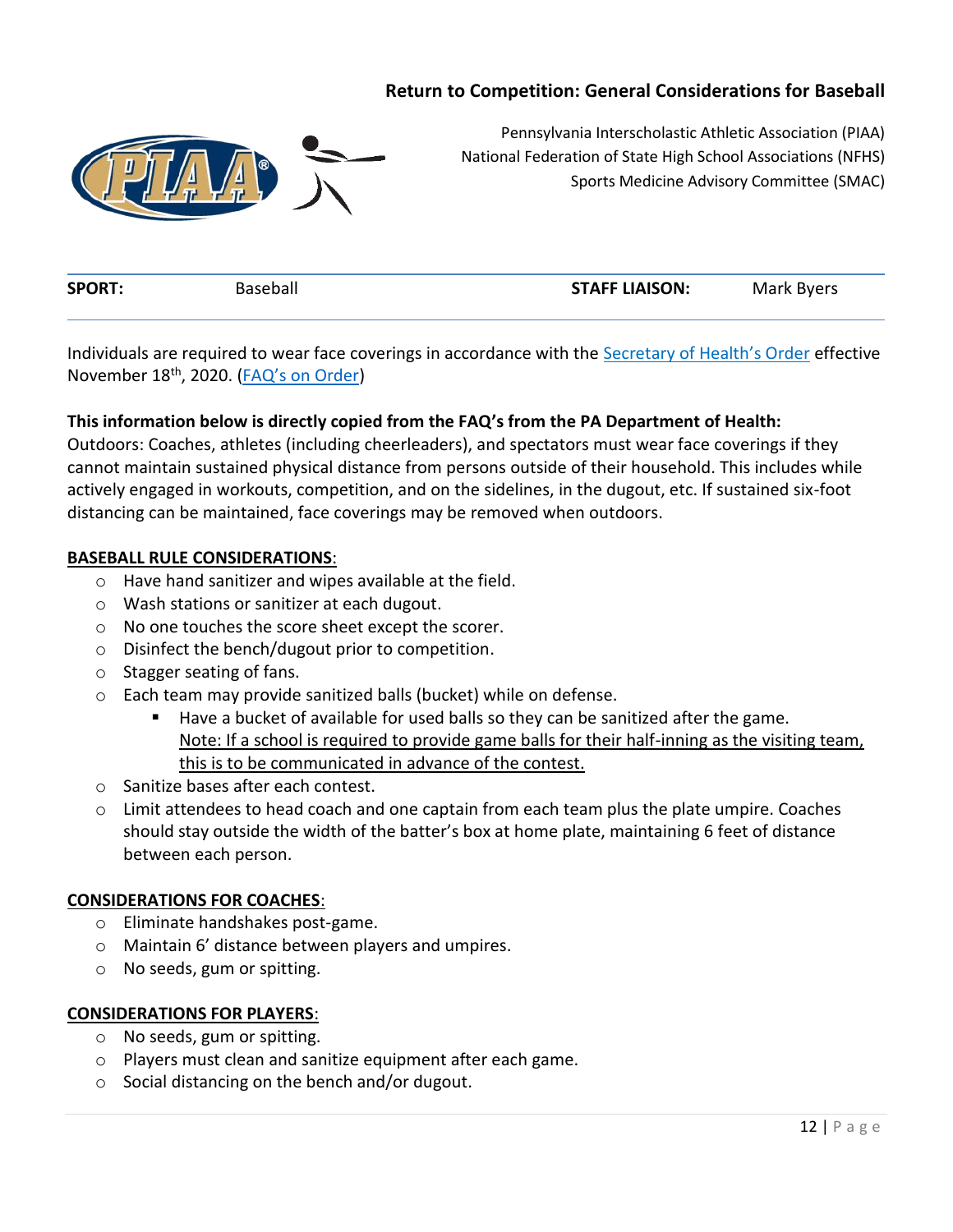- o No sharing of water bottles.
- $\circ$  The use of personal equipment is preferred. However, if equipment is shared, it is recommended to sanitize equipment between use by players.
- o Sanitize all equipment after each game.
- o Eliminate handshakes post game.
- o Eliminate handshakes with coaches/umpires pre-game.
- o Pitchers are encouraged not to put their hands to their mouth.
- $\circ$  If the pitcher is wearing a face covering in the field, it must be a solid dark color.

#### **CONSIDERATIONS FOR UMPIRES**:

- o Bring personal hand sanitizer. Wash hands frequently
- o Do not share equipment.
- o The umpire-in-chief is required to wear a face covering behind the plate.
- o The field umpires shall follow the universal masking order. If sustained six-foot distancing can be maintained, face coverings may be removed when outdoors.
- o Clean equipment after each game.
- $\circ$  Follow social distancing guidelines. Consider six feet minimum distance when talking to others (players, coaches, other umpires) at plate meeting.
- o Do not shake hands and follow pre- and post-game ceremony guidelines.

#### **CONSIDERATIONS FOR PARENTS**:

(A family's role in maintaining safety guidelines for themselves and others):

- o Make sure your child and immediate household members are free from illness before participating in practice and competition (if there is doubt stay home),
- o Provide personal items for your child and clearly label them.
- o Disinfect your students' personal equipment after each game or practice.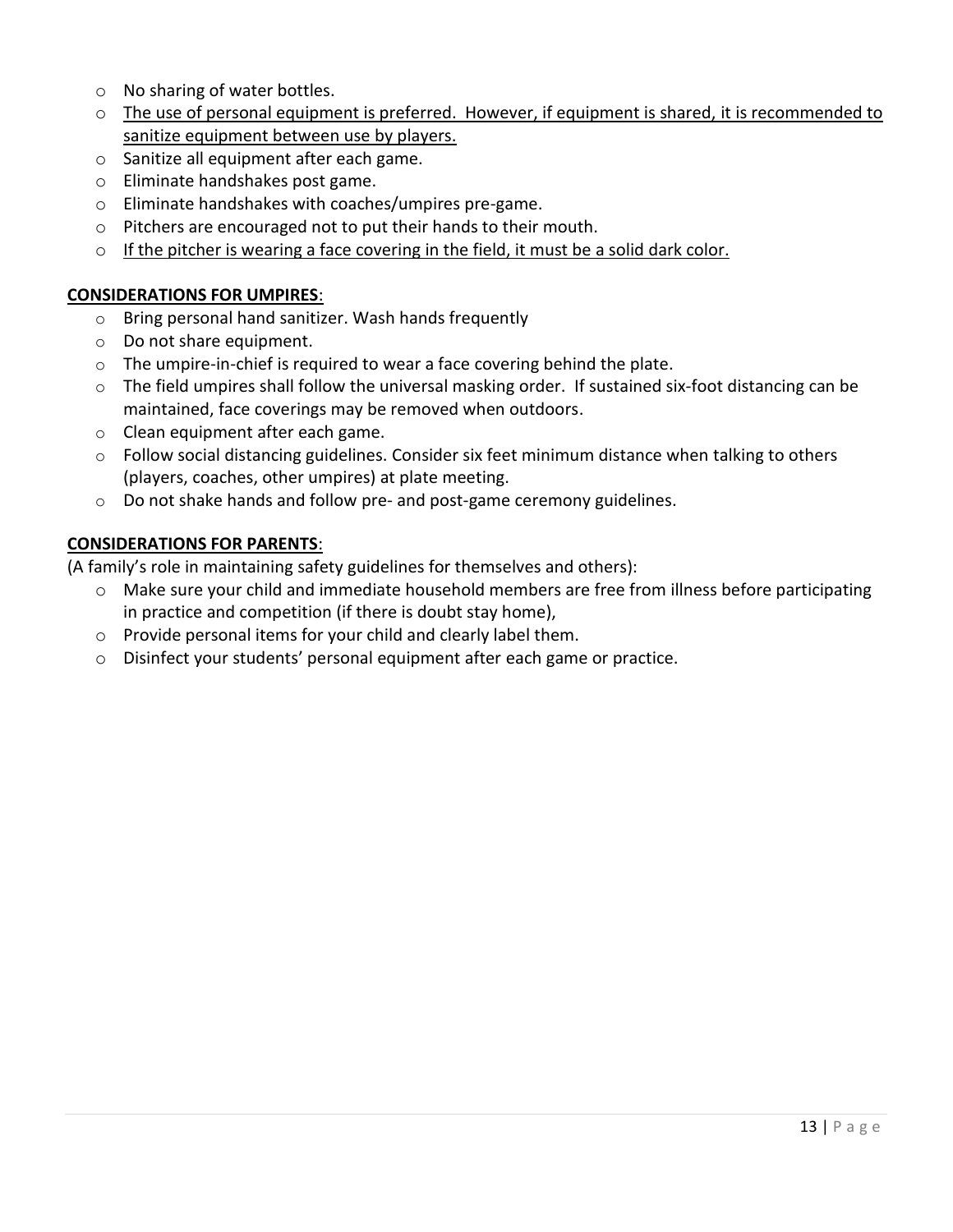# **Return to Competition: General Considerations for Boys' Lacrosse**



Pennsylvania Interscholastic Athletic Association (PIAA) National Federation of State High School Associations (NFHS) Sports Medicine Advisory Committee (SMAC)

|  | <b>SPORT</b><br><b>STAFF LIAISON:</b><br>50V <sup>2</sup><br>Mertz<br>osse |  |
|--|----------------------------------------------------------------------------|--|
|--|----------------------------------------------------------------------------|--|

Individuals are required to wear face coverings in accordance with the Secretary of [Health's Order](https://www.health.pa.gov/topics/Documents/Diseases%20and%20Conditions/Updated%20Order%20of%20the%20Secretary%20Requiring%20Universal%20Face%20Coverings.pdf) effective November 18<sup>th</sup>, 2020. ([FAQ's on Order](https://www.health.pa.gov/topics/disease/coronavirus/Pages/Guidance/Universal-Masking-FAQ.aspx#:~:text=The%20Order%20requires%20individuals%20to%20wear%20a%20face%20covering%20when,to%20maintain%20sustained%20physical%20distance.))

#### **The information below is directly copied from the FAQ's from the PA Department of Health:**

Outdoors: Coaches, athletes (including cheerleaders), and spectators must wear face coverings if they cannot maintain sustained physical distance from persons outside of their household. This includes while actively engaged in workouts, competition, and on the sidelines, in the dugout, etc. If sustained six-foot distancing can be maintained, face coverings may be removed when outdoors.

Using football as an example, wearing a mask in addition to a mouth guard and a helmet would likely create a medical issue for the athlete whether the athlete is a professional or youth player even if a previous medical issue was not present. For example, the CDC says that "wearing a mask with these types of protective equipment is not safe if it makes it hard to breathe." There are other sports where there are similar concerns that a mask would create a medical issue where one would otherwise not exist in an athlete.

#### **BOYS' LACROSSE RULES CONSIDERATIONS**:

- o **Boys Lacrosse Rules Book Modifications (The Field (1-2-7)):** The Scorer's Table. Provide adequate spacing for 6-foot social distancing between individuals.
- o **Boys Lacrosse Rules Book Modifications (The Field (1-2-8)):** Players' and Coaches' box. ■ Extend the players' box to end line to ensure proper social distancing.
- o **Boys Lacrosse Rules Book Modifications (Player Equipment (1-9-2):** 
	- Optional Equipment, Face Shields and Masks Clear, molded, and non-rigid face shields approved by the helmet manufacturer are allowed.
- o **Boys Lacrosse Rules Book Modifications Players, Coaches, and Other Game Personal:** 
	- Coaches and officials should attempt to maintain social distancing whenever possible during a game including stick checks, official's meetings, etc.
- o **Boys Lacrosse Rules Book Modifications (Facing Off (4-3-1, 2, and 3)):** Starting Play with Facing Off.
	- The mechanic for faceoffs will be:
		- Place the ball on the ground with players 6+ feet away from each other and the official.
		- The official instructs both players to get into position by saying "Down".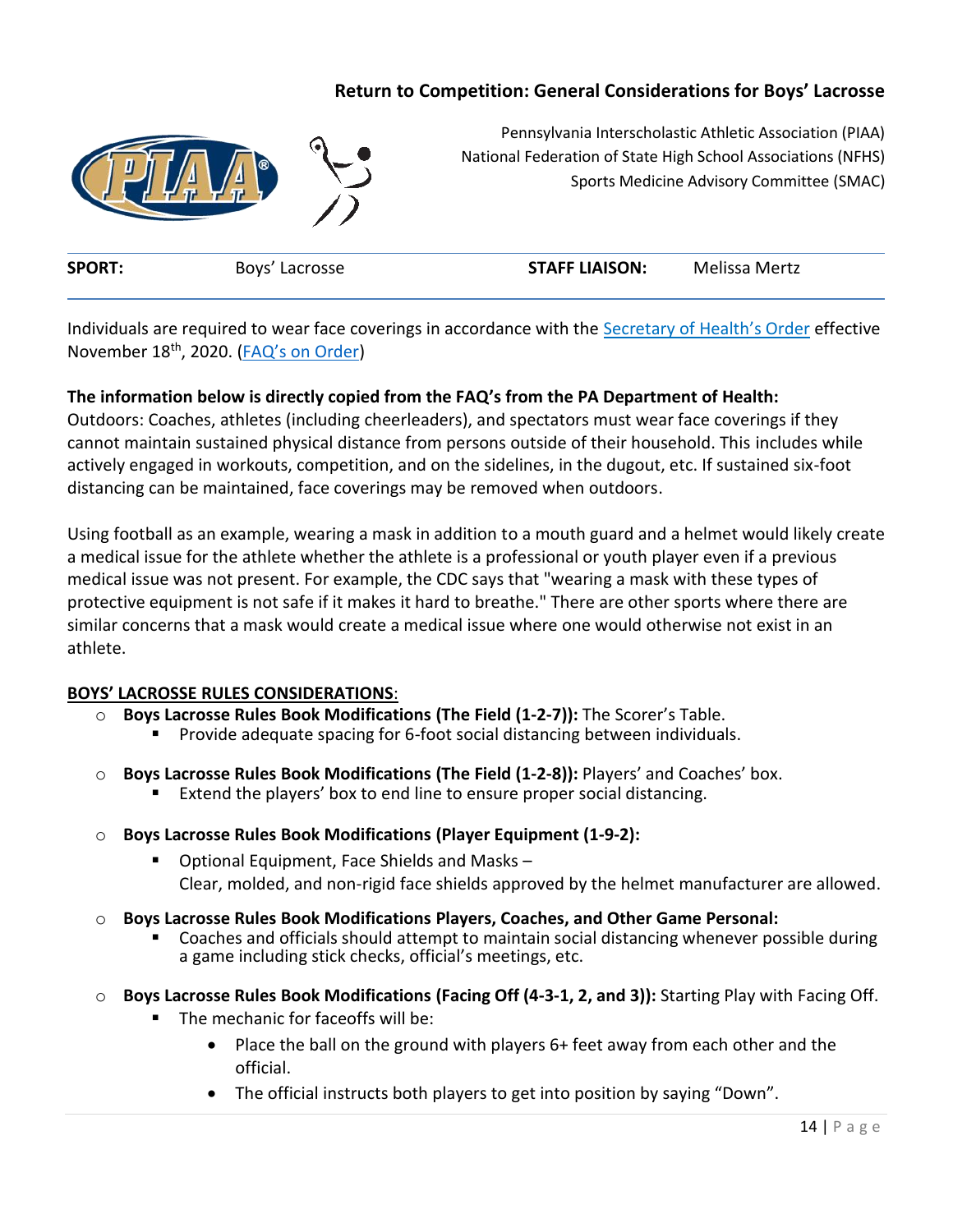- When players are positioned, the FO and Lead left officials will check the player's alignment (FO official checks neutral zone and "top to stop" alignment, Lead Left checks verticality by looking down midfield line) after both officials have backed away, FO official says "Set" (players may not move after "Set")
- The whistle shall be blown quickly with the expectation that the ball is moved quickly into play by the players.
- After a goal, the goalkeeper shall throw or roll the ball out to the official.

#### **POINTS OF EMPHASIS AND PRE/POST GAME CONSIDERATIONS**

- $\circ$  Optional pre-game checks shall occur at or near the wing line opposite the scorer's table.
	- Players requesting a stick check shall remain socially distanced at all times while waiting. When the official is ready, the player will place their stick on the ground for the official. An official will check the stick and place it back on the ground for the player to retrieve it.

#### **PREGAME:**

- $\circ$  Limit attendees to head coach and one captain from each team and lead official.
- o Make sure athletes are socially distant during the lineup, no handshakes.
- o Officials should wear a mask when instructing table personnel. Table personnel should wear mask.
- o Minimize table personnel official scorer and timekeeper, visiting team personnel should be at their team bench and not at the table. Extend the table if needed.

#### **SUBSTITUTION/SIDELINE:**

- $\circ$  Team bench areas should be more clearly marked to remind players of proper location.
- o Players should remain in their half of the substitution box until their substitution is imminent (within 5 seconds).
- $\circ$  Players serving a penalty should sit in the back of each team's side of the substitution box to allow for social distancing from others – until the final 10 seconds of penalty time.

#### **POSTGAME:**

o Eliminate post-game handshakes.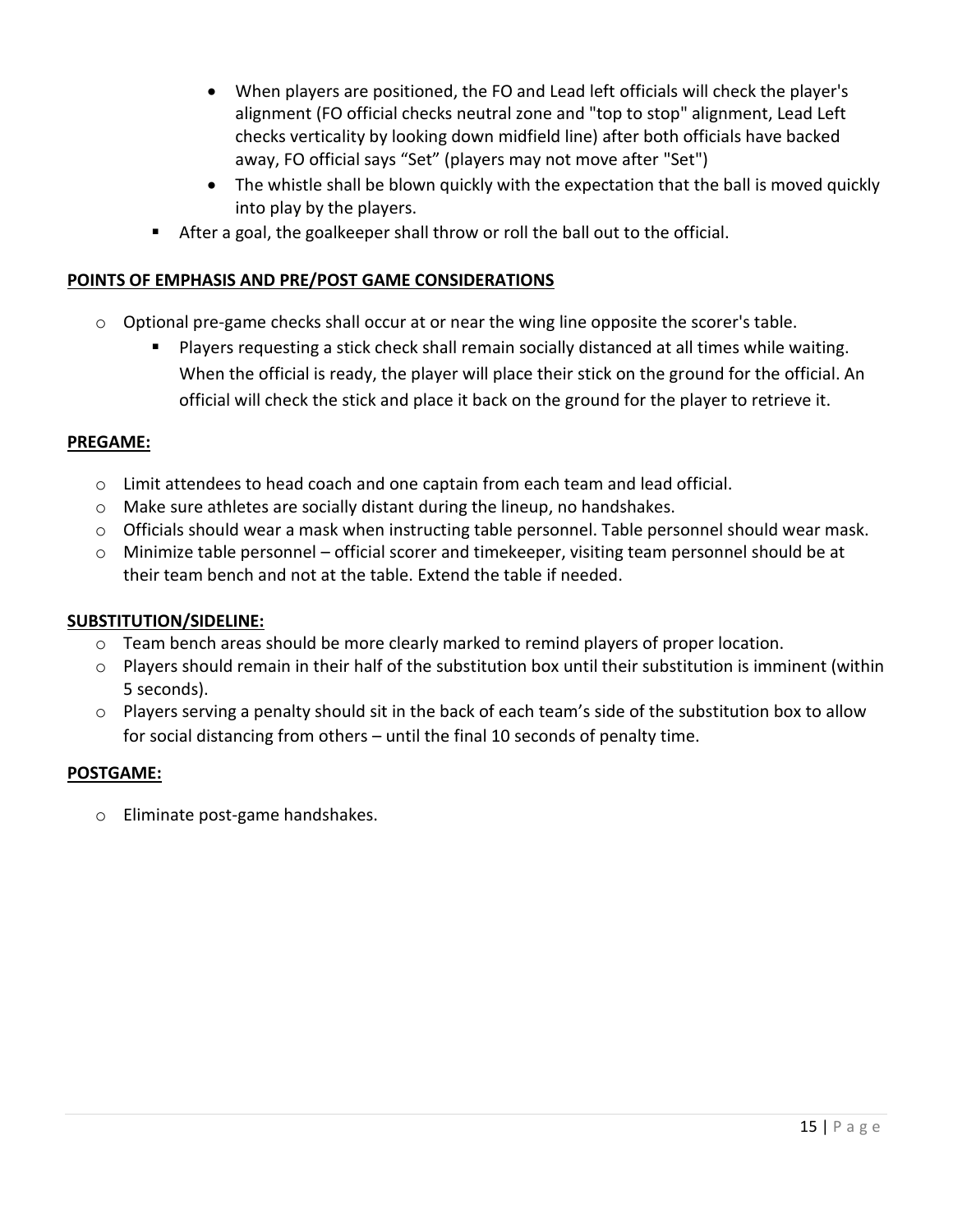# **Return to Competition: General Considerations for Girls' Lacrosse**



Pennsylvania Interscholastic Athletic Association (PIAA) National Federation of State High School Associations (NFHS) Sports Medicine Advisory Committee (SMAC)

|  | <b>SPORT</b><br>ماءنت | <b>STAFF LIAISON:</b><br>Mertz |  |
|--|-----------------------|--------------------------------|--|
|--|-----------------------|--------------------------------|--|

Individuals are required to wear face coverings in accordance with the [Secretary of Health's Order](https://www.health.pa.gov/topics/Documents/Diseases%20and%20Conditions/Updated%20Order%20of%20the%20Secretary%20Requiring%20Universal%20Face%20Coverings.pdf) effective November 18<sup>th</sup>, 2020. ([FAQ's on Order](https://www.health.pa.gov/topics/disease/coronavirus/Pages/Guidance/Universal-Masking-FAQ.aspx#:~:text=The%20Order%20requires%20individuals%20to%20wear%20a%20face%20covering%20when,to%20maintain%20sustained%20physical%20distance.))

#### **The information below is directly copied from the FAQ's from the PA Department of Health:**

Outdoors: Coaches, athletes (including cheerleaders), and spectators must wear face coverings if they cannot maintain sustained physical distance from persons outside of their household. This includes while actively engaged in workouts, competition, and on the sidelines, in the dugout, etc. If sustained six-foot distancing can be maintained, face coverings may be removed when outdoors.

Using football as an example, wearing a mask in addition to a mouth guard and a helmet would likely create a medical issue for the athlete whether the athlete is a professional or youth player even if a previous medical issue was not present. For example, the CDC says that "wearing a mask with these types of protective equipment is not safe if it makes it hard to breathe." There are other sports where there are similar concerns that a mask would create a medical issue where one would otherwise not exist in an athlete.

#### **GIRLS' LACROSSE RULES CONSIDERATIONS**:

- o *Pre-Game Meeting (3-5-3)*
	- Limit attendees to head coach and one captain from each team and lead official.
	- Ensure the pre-game meeting is away from sideline and all individuals maintain a social distance of 6 feet.
	- Eliminate handshakes following pre-game meeting and at the conclusion of the game.

#### o *Equipment and protective clothing (2-4-1, 2-7-3, 2-9-5)*

- Players and officials may wear gloves and long undergarments.
- Stick Checks:
	- All players will put their sticks on the ground, in a line (not a pile) and players step back to their bench.
	- Officials will then come through and conduct the stick checks without interaction or proximity to the players, and the players will not be in prolonged proximity to one another.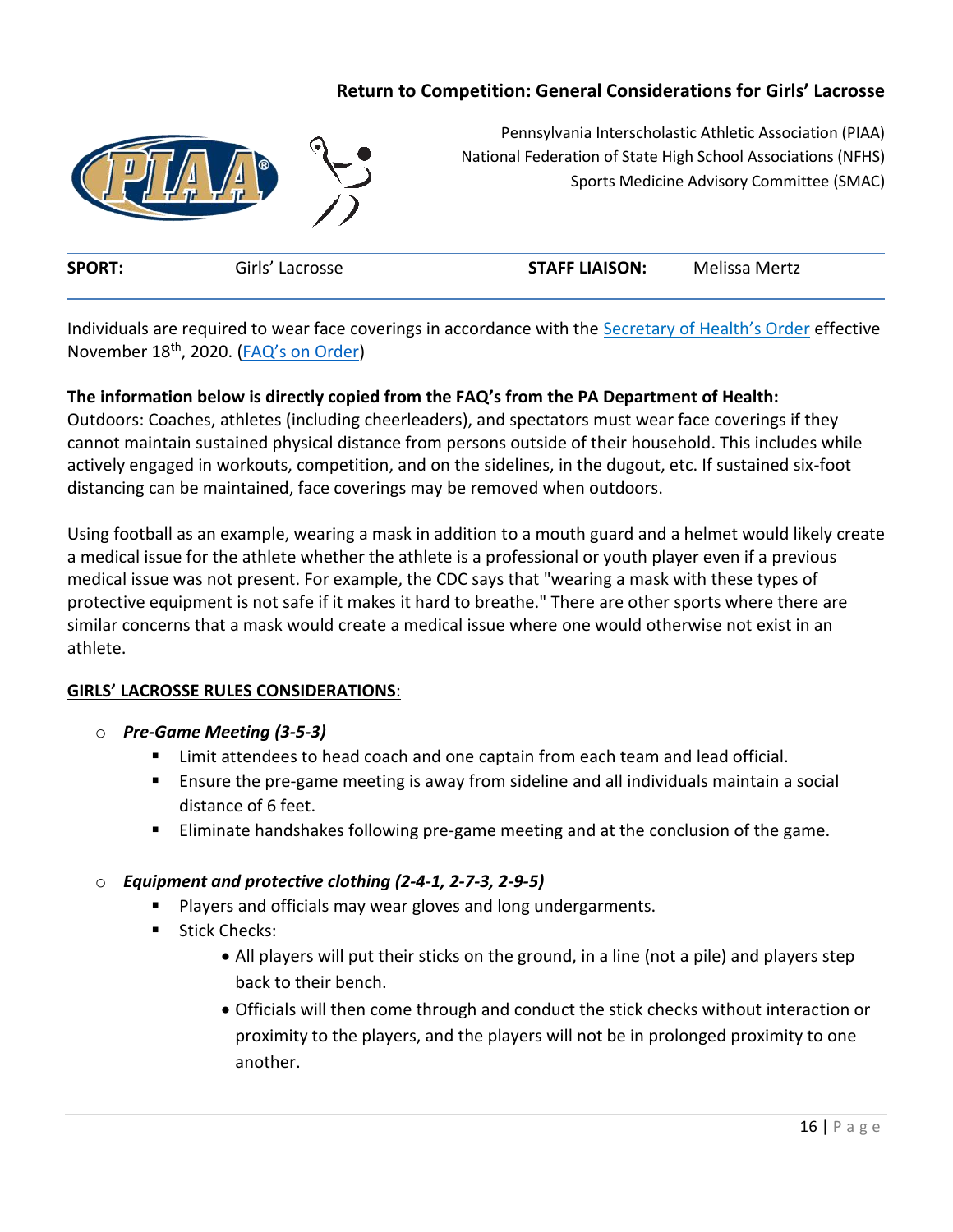#### o *Table Personnel (3-6-1, 3-7-1)*

■ Limit to essential personnel only at the table. Statisticians or visiting scorer personnel are not essential. Home team scorer and timer are essential.

#### o *The Draw (5-2)*

- No change from traditional draw mechanics.
- The goalie should roll or throw the ball to the official after a goal.

## o *Substitution and Sideline Protocol (1-1-4h thru l, 4-7-3, 4-7-4)*

- Ensure that players substituting, coaches, and the table personnel are maintaining social distancing.
- Split substitution box with a cone so that each team substitutes in from their own half of the substitution box.
- Players serving a penalty should sit in the back of each team's side of the substitution box to allow for social distancing from others.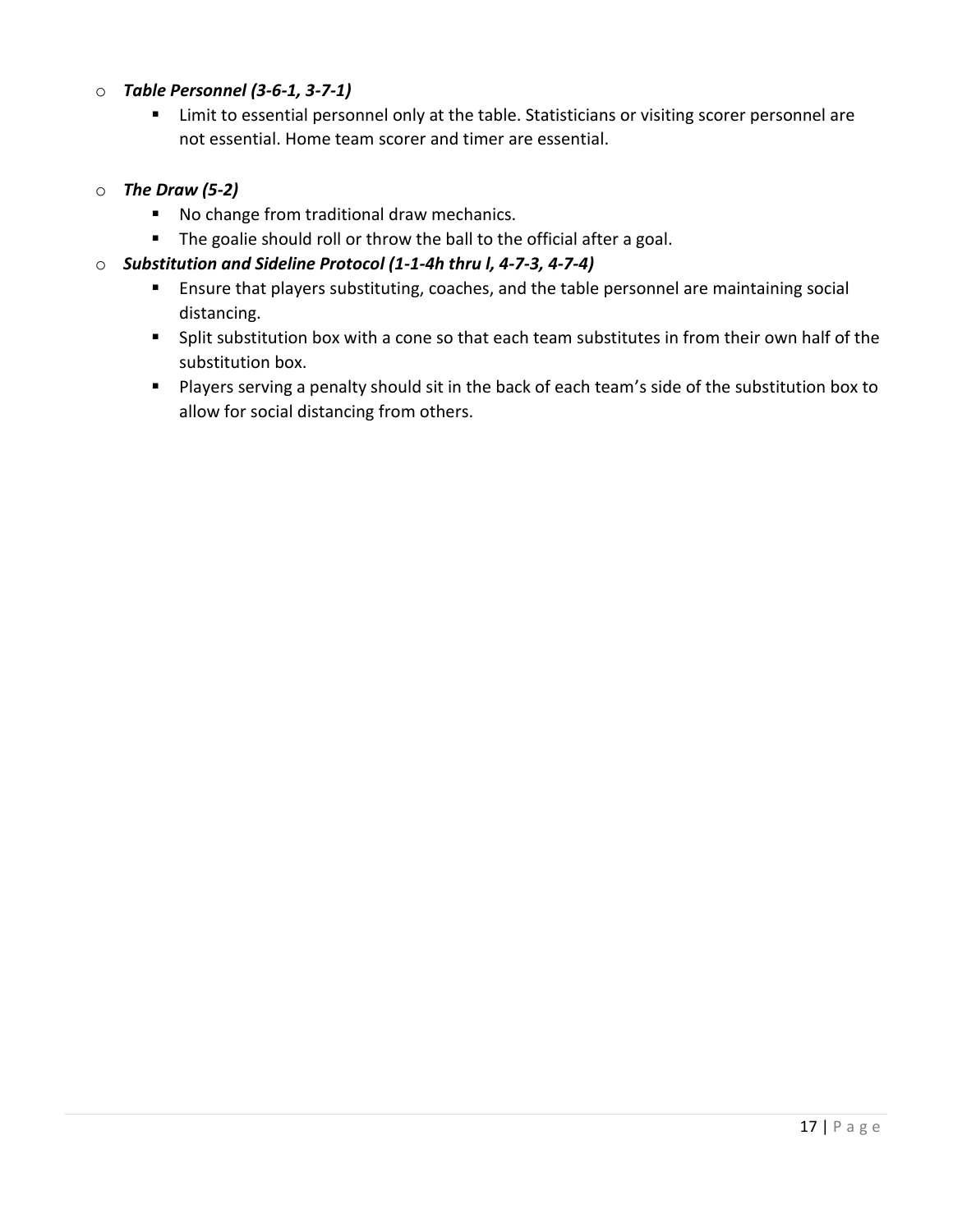# **Return to Competition: General Considerations for Softball**



Pennsylvania Interscholastic Athletic Association (PIAA) National Federation of State High School Associations (NFHS) Sports Medicine Advisory Committee (SMAC)

| <b>SPORT:</b> | Softball | <b>STAFF LIAISON:</b> | Melissa Mertz |
|---------------|----------|-----------------------|---------------|
|               |          |                       |               |

Individuals are required to wear face coverings in accordance with the Secretary of [Health's Order](https://www.health.pa.gov/topics/Documents/Diseases%20and%20Conditions/Updated%20Order%20of%20the%20Secretary%20Requiring%20Universal%20Face%20Coverings.pdf) effective November 18<sup>th</sup>, 2020. ([FAQ's on Order](https://www.health.pa.gov/topics/disease/coronavirus/Pages/Guidance/Universal-Masking-FAQ.aspx#:~:text=The%20Order%20requires%20individuals%20to%20wear%20a%20face%20covering%20when,to%20maintain%20sustained%20physical%20distance.))

#### **The information below is directly copied from the FAQ's from the PA Department of Health:**

Outdoors: Coaches, athletes (including cheerleaders), and spectators must wear face coverings if they cannot maintain sustained physical distance from persons outside of their household. This includes while actively engaged in workouts, competition, and on the sidelines, in the dugout, etc. If sustained six-foot distancing can be maintained, face coverings may be removed when outdoors.

#### **SOFTBALL RULE CONSIDERATIONS:**

- o *Face Shields (1-7-1, 1-8-4)***:** Per guidance from the NFHS Sports Medicine Advisory Committee, Plastic shields covering the entire face **(unless clear and integrated into the face mask and attached to a helmet)** shall not be allowed during contests. Their use during practices increases the risk of unintended injury to the person wearing the shield or teammates.
- o *Additional Equipment (1-8):* Pitchers cannot wear optic yellow cloth facial coverings.
- o *Pregame Conference (2-14-2):* Limit attendees to head coach and one captain from each team plus the plate umpire. Coaches should stay outside the width of the batter's box at home plate, maintaining 6 feet of distance between each person.
- o *Substitutions: (3-3-3):* The verbal exchange should occur 6 feet from the coach to scorer and opposing team when making lineup changes.
- o *Coaching (3-5-1 NOTE):* Umpires should not handle equipment on the field during play. Contact with the game balls should be as limited as possible.
- o *Coaching (3-5-3, 3-6-14):* Coaches who wish to discuss a rule or a ruling on the field must maintain at least 6 feet of physical distance from the umpire.
- o *Bench and Field Conduct (3-6-6):* The number of individuals in the dugout is dependent on the size of dugout. Players and coaches should maintain 6 feet of social distance. NFHS rules allow for dugouts/designated warm up areas to be extended toward the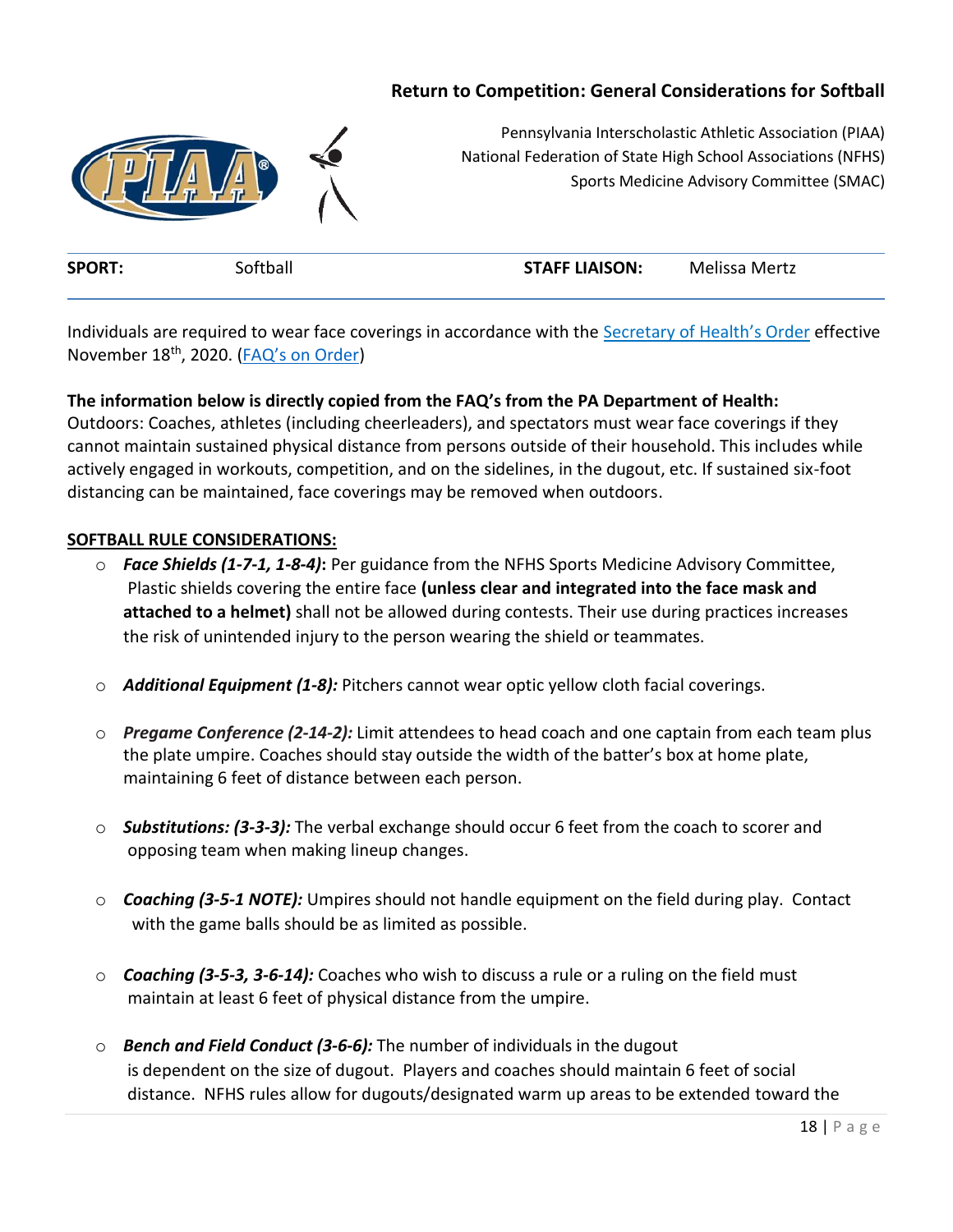outfield to provide for social distancing; extension must be outside the field of play and away from spectators and general public. (Safety precautions should be taken).

- o *Exchange of Lineup Cards (4-2-1b***):** Lineups should be handed to the umpire, and the umpire will verbally approve or ask any questions about the lineup.
- o *Infractions by the Pitcher (6-2-2):* Pitchers are encouraged not to lick fingers or blow into their hands prior to pitching the ball.
- o *Plate Umpire (10-2-1***):** The plate umpire is required to wear a face covering behind the plate. The field umpires shall follow the universal masking order. (Plate umpires will follow mechanics as listed in the NFHS rules book.)

#### **SOFTBALL UMPIRES MANUAL MODIFICATIONS:**

o **Mechanics Sections 3, 4b and c** Base umpires should maintain 6 feet from any player as a starting position when rotated and/or counter rotated.

#### o **Section 2E**

Keep the catcher and batter at a 6-foot distance when dusting off the plate.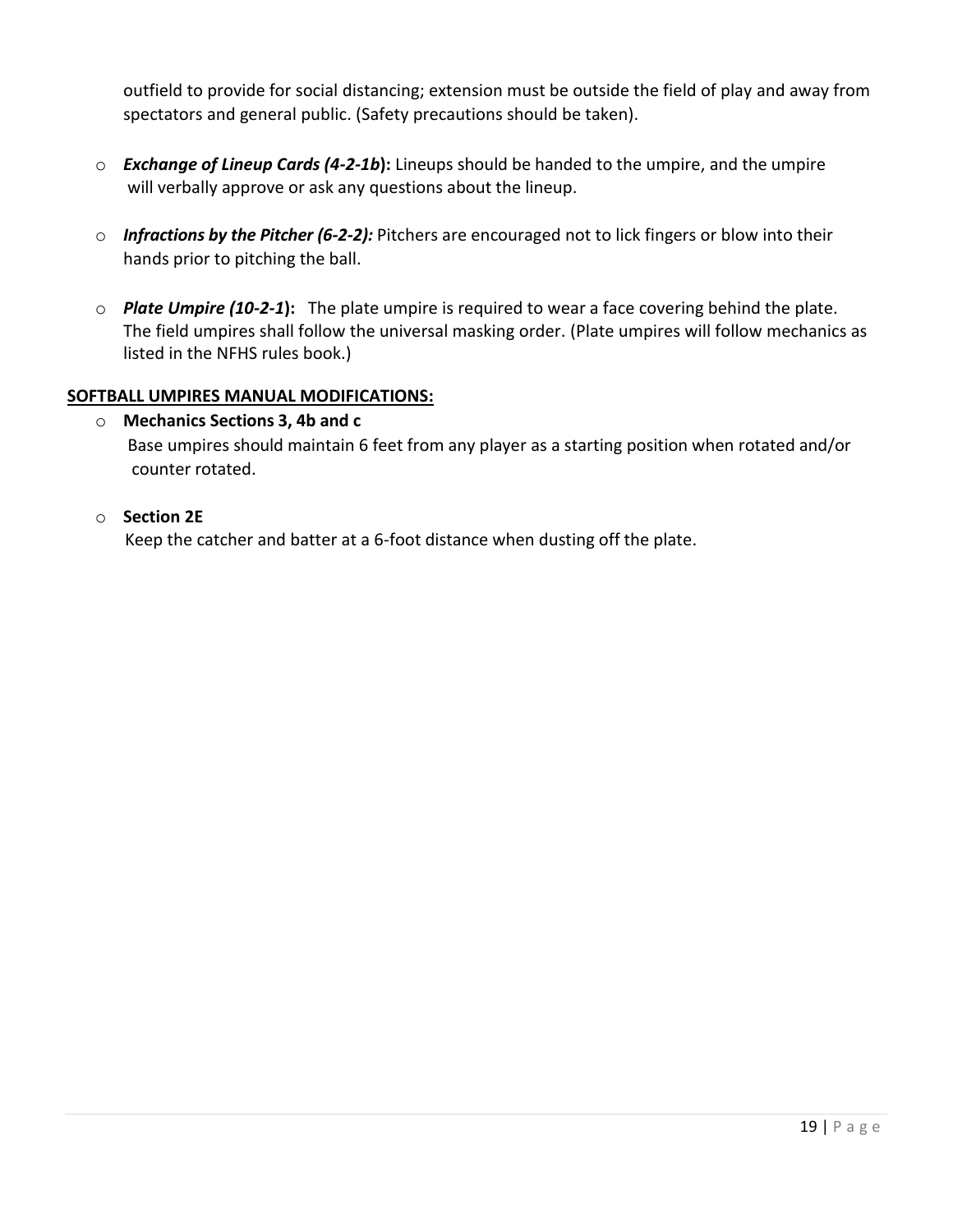# **Return to Competition: General Considerations for Tennis**



Pennsylvania Interscholastic Athletic Association (PIAA) National Federation of State High School Associations (NFHS) Sports Medicine Advisory Committee (SMAC) USTA COVID 19: Playing Tennis Safely

| <b>SPORT:</b> | Tennis | <b>STAFF LIAISON:</b> Jen Grassel |  |
|---------------|--------|-----------------------------------|--|
|               |        |                                   |  |

Individuals are required to wear face coverings in accordance with the [Secretary of Health's Order](https://www.health.pa.gov/topics/Documents/Diseases%20and%20Conditions/Updated%20Order%20of%20the%20Secretary%20Requiring%20Universal%20Face%20Coverings.pdf) effective November 18<sup>th</sup>, 2020. ([FAQ's on Order](https://www.health.pa.gov/topics/disease/coronavirus/Pages/Guidance/Universal-Masking-FAQ.aspx#:~:text=The%20Order%20requires%20individuals%20to%20wear%20a%20face%20covering%20when,to%20maintain%20sustained%20physical%20distance.))

#### **The information below is directly copied from the FAQ's from the PA Department of Health:**

Outdoors: Coaches, athletes (including cheerleaders), and spectators must wear face coverings if they cannot maintain sustained physical distance from persons outside of their household. This includes while actively engaged in workouts, competition, and on the sidelines, in the dugout, etc. If sustained six-foot distancing can be maintained, face coverings may be removed when outdoors.

# **TENNIS MATCH CONSIDERATIONS:**

#### o *PRE-MATCH CONFERENCE*:

- Limit attendees to any pre-match conference between athletes and coaches. Make sure to maintain social distancing of 6 ft.
- Instead of shaking hands, tap racquets.

#### o *TEAM AREAS:*

■ Make sure team personnel observe social distancing of 6 ft.

#### o *DURING MATCHES:*

- While there is no evidence that COVID-19 can be transmitted by touching tennis balls, sanitary precautions, such as hand-washing, should still be utilized.
- Maintain physical distancing if changing ends of the court.
- Avoid touching your face after handling a ball, racquet, or other equipment.
	- Wash your hands promptly if you have touched your eyes, nose, or mouth.
- When playing doubles, coordinate with your partner to maintain physical distancing, where possible.
- Wash your hands thoroughly or use a hand sanitizer before, during (between sets), and after play.
- Clean and wipe down your equipment, including racquets and water bottles. Use new balls and a new grip, if possible.
- Use only your own towels and water bottles. Avoid sharing food and touching common surfaces such as court gates, fences, benches, etc.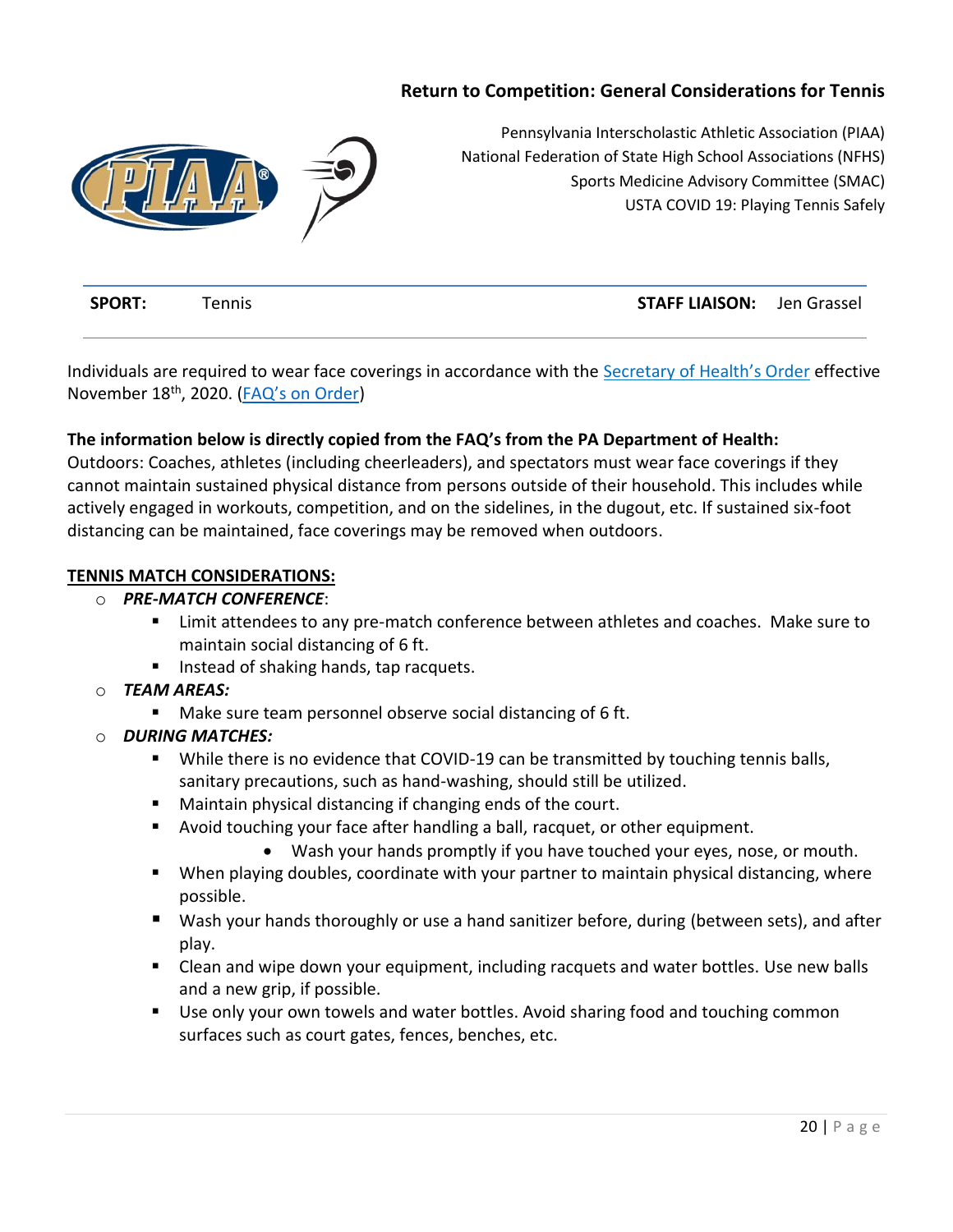# **Return to Competition: General Considerations for Track & Field**



Pennsylvania Interscholastic Athletic Association (PIAA) National Federation of State High School Associations (NFHS) Sports Medicine Advisory Committee (SMAC)

| <b>SPORT:</b> | Track & Field | <b>STAFF LIAISON:</b> | Mark Byers |
|---------------|---------------|-----------------------|------------|
|               |               |                       |            |

Individuals are required to wear face coverings in accordance with the Secretary of [Health's Order](https://www.health.pa.gov/topics/Documents/Diseases%20and%20Conditions/Updated%20Order%20of%20the%20Secretary%20Requiring%20Universal%20Face%20Coverings.pdf) effective November 18th, 2020. (FAQ's o[n Order\)](https://www.health.pa.gov/topics/disease/coronavirus/Pages/Guidance/Universal-Masking-FAQ.aspx#:~:text=The%20Order%20requires%20individuals%20to%20wear%20a%20face%20covering%20when,to%20maintain%20sustained%20physical%20distance.)

#### **The information below is directly copied from the FAQ's from the PA Department of Health:**

Outdoors: Coaches, athletes (including cheerleaders), and spectators must wear face coverings if they cannot maintain sustained physical distance from persons outside of their household. This includes while actively engaged in workouts, competition, and on the sidelines, in the dugout, etc. If sustained six-foot distancing can be maintained, face coverings may be removed when outdoors.

#### **TRACK & FIELD CONSIDERATIONS**:

- o SP, DT, JT should enforce social distancing for all athletes and officials.
	- To limit contact: athletes can provide their own implements (that pass inspection) and retrieve their own implements after all throws.
	- If athletes cannot provide their own implements, then it is recommended that implements be sanitized between each use.
- o LJ, TJ, HJ, PV should enforce social distancing for all athletes and officials.
	- To limit contact: athletes should not share vaulting poles.
- $\circ$  Sprint, Hurdle, relay events run entirely in lanes, may use every other lane to assist with distancing.
	- Blocks should be disinfected after each heat / race.
	- Recommend not using baskets at start line for apparel.
- o Middle Distance and distance races on the track of 800m and longer (any event not run entirely in lanes) are considered moderate risk activities. To minimize contact, events are recommended to be run in alleys or minimally one turn staggers.

#### **RULE CHANGE CONSIDERATIONS:**

(*States should abide by all NFHS rules as a default, adjusting relevant rules as needed to allow for COVID-19 risk mitigation factors where necessary for this year*.)

- $\circ$  Rule 5-10-5 Current rule: The baton is the implement which is used in a relay race and is handed by each competitor to a succeeding teammate. Gloves are not permitted in relay events.
	- The use of disposable gloves for the 2021 season by relay participants is permitted.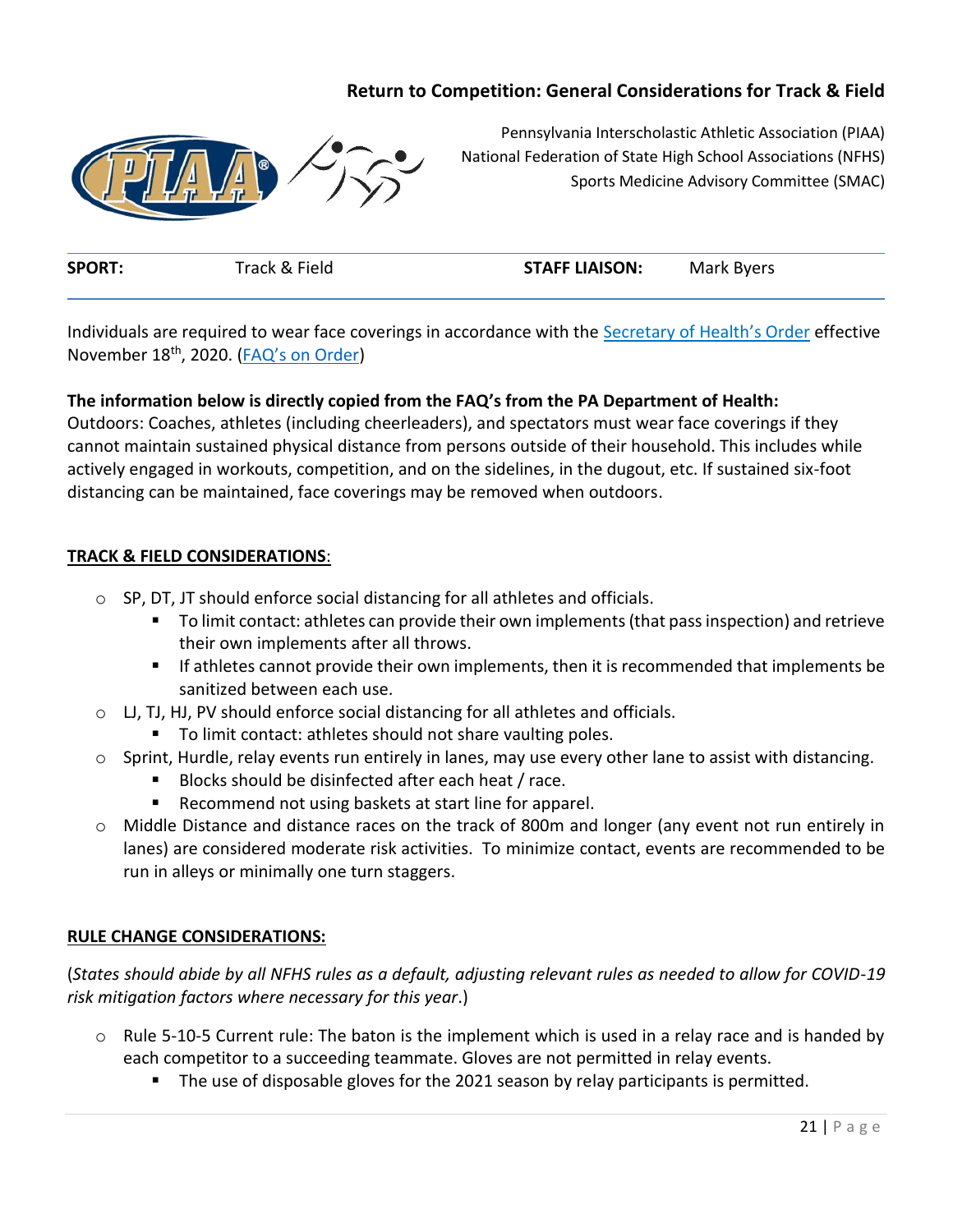- Schools can bring their own batons, or they should be disinfected after each heat/race.
- o Rules 6-4-11 and 6-5-24: Schools may consider alternate ways to conduct the vertical jumps. Lowering the cross bar after competition has begun may be one-way states may modify rules. With small numbers of competitors, schools may wish to jump each athlete to completion.
- o **Point of Emphasis**: Rule 4-2-4a. In dual meets, each school is entitled to enter three contestants in individual events, but it is recommended each school be permitted to enter as many contestants as conditions warrant.
	- **EXTER 15 This permits additional sections to be run to maximize participation in the event. Schools** should communicate the anticipated number of additional sections with their opponent and officials in advance of the meet for planning purposes.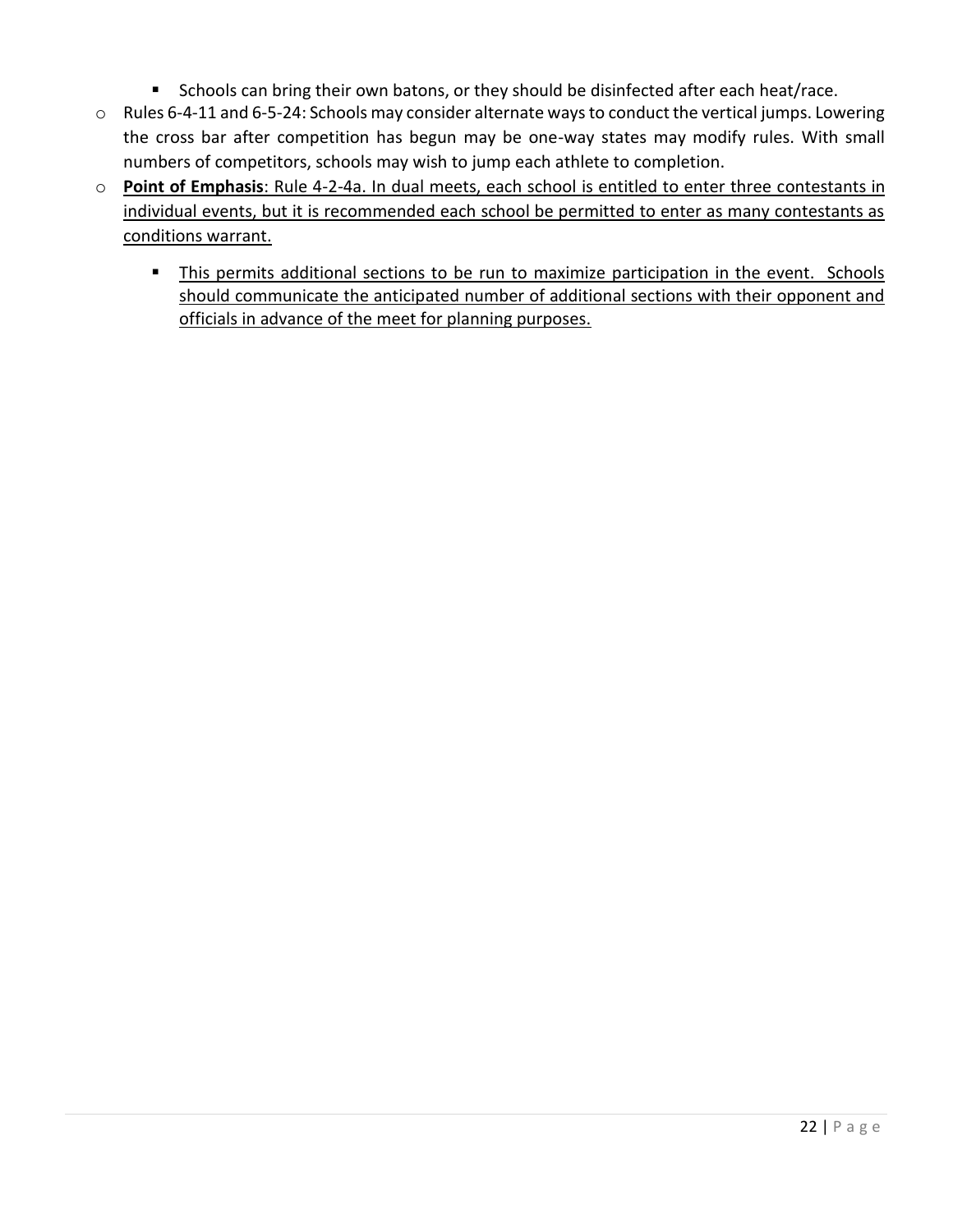# **Return to Competition: General Considerations for Volleyball**



Pennsylvania Interscholastic Athletic Association (PIAA) National Federation of State High School Associations (NFHS) Sports Medicine Advisory Committee (SMAC)

**SPORT:** Volleyball SPORT: Volleyball STAFF LIAISON: Jen Grassel

Individuals are required to wear face coverings in accordance with the [Secretary of Health's Order](https://www.health.pa.gov/topics/Documents/Diseases%20and%20Conditions/Updated%20Order%20of%20the%20Secretary%20Requiring%20Universal%20Face%20Coverings.pdf) effective November 18<sup>th</sup>, 2020. ([FAQ's on Order](https://www.health.pa.gov/topics/disease/coronavirus/Pages/Guidance/Universal-Masking-FAQ.aspx#:~:text=The%20Order%20requires%20individuals%20to%20wear%20a%20face%20covering%20when,to%20maintain%20sustained%20physical%20distance.)).

#### **The information below is directly copied from the FAQ's from the PA Department of Health:**

Indoors: Coaches, athletes (including cheerleaders), and spectators must wear face coverings, when indoors and where another person or persons who are not members of the individual's household are present in the same space, irrespective of physical distance. This includes while actively engaged in workouts, competition, and on the sidelines, etc.

**\*Line Judges are required in the Spring, as they are required by the NFHS Rule Book. In the Fall due to capacity limitations of 25 they were optional.** 

#### **VOLLEYBALL RULES CONSIDERATIONS:**

#### o *PRE-MATCH CONFERENCE:*

- Limit attendees to the first referee, head coach, and one captain from each team.
- Move the location of the pre-match conference away from table and center court to an area with enough space for social distancing. All four individuals should maintain a social distance of 6 feet.
- Suspend roster submission at the pre-match conference. Rosters should be submitted directly to the officials' table before the 10-minute mark.

#### o *TEAM BENCHES*

- Suspend the protocol of teams switching sides/benches between sets.
	- Home team will select their bench prior to the match and remain on the same side for the duration of the match.
- Team areas may be expanded to promote social distancing outside of playable areas.

#### o *DECIDING SET PROCEDURES*:

- Move the location of the deciding set coin toss away from table and center court to an area with enough space for social distancing. One team captain from each team and the second referee maintaining the appropriate social distance of 6 feet.
- Suspend the protocol of teams switching sides/benches before a deciding set.